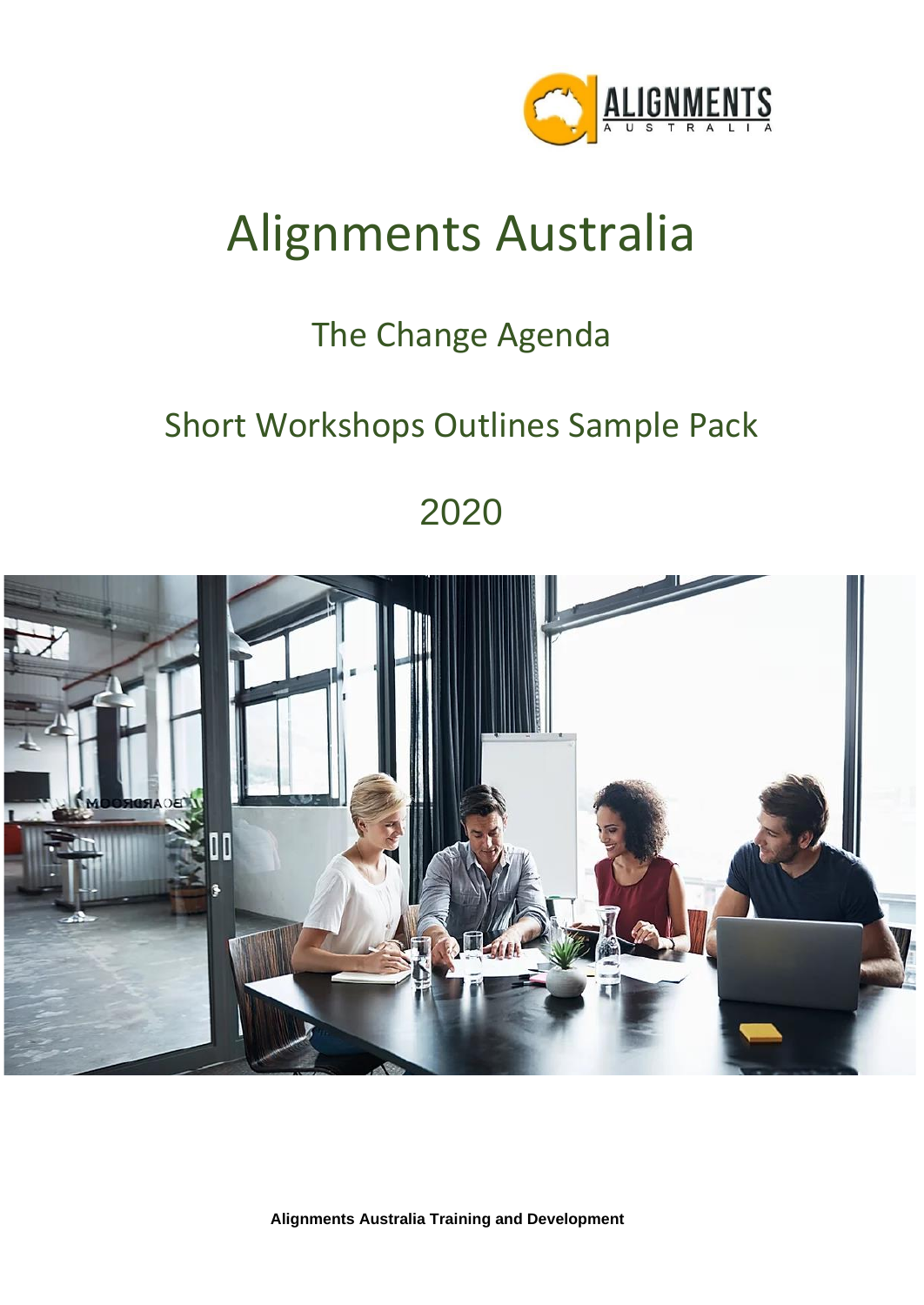### **Introduction**

Alignments Australia is an Australian consultancy business devoted to helping organisations and individuals get to grips with real world challenges, opportunities, and changes.

We specialise in leadership and culture development, strategic influencing and communication skills, and team and personal effectiveness training.

All of our work is tailored to individual client needs and contexts.

### The Change Agenda

Today, many organisations are adapting to changed environments, markets and opportunities.

In this context, certain skill-sets and mind-sets have become more critical. The skills required to lead change, adapt to change, deal with ambiguity, and take stakeholders on a journey around change, are now essential.

Individuals at all levels need to be able to communicate effectively. They often need to able to present and frame discussions in ways which have a positive impact on the capacity of those around them to respond constructively to new initiatives.

Change, of course, frequently generates anxiety. Changes to established routines and expectations can be unsettling and pose challenges for personal resilience. An understanding of the mental processes involved in this, and the ability to manage anxiety and build resilience in one's self and others, are now essential components of the professional skill set.

Change issues also play out at the level of teams. Above and beyond simply getting the work done, teams need to work in ways which build and enhance capabilities such as initiative, adaptability and reliability and confidence in their members.

In day to day work teams need to integrate the requirement for flexibility and creativity with the need for effectiveness, reliability and consistency.

This outline pack contains outlines of a series of workshops designed to build and refine the core skills needed for organisations to thrive and prosper in changing and sometimes disrupted environments.

#### **Track record**

Versions of all of the workshops outlined here have already been tried and tested with clients in a range of different organisations. All follow proven processes and are extremely practical. They provide skills and perspectives that can be implemented immediately.

For senior customer testimonials, please go to our website <https://www.alignmentsaustralia.com.au/testimonials-1>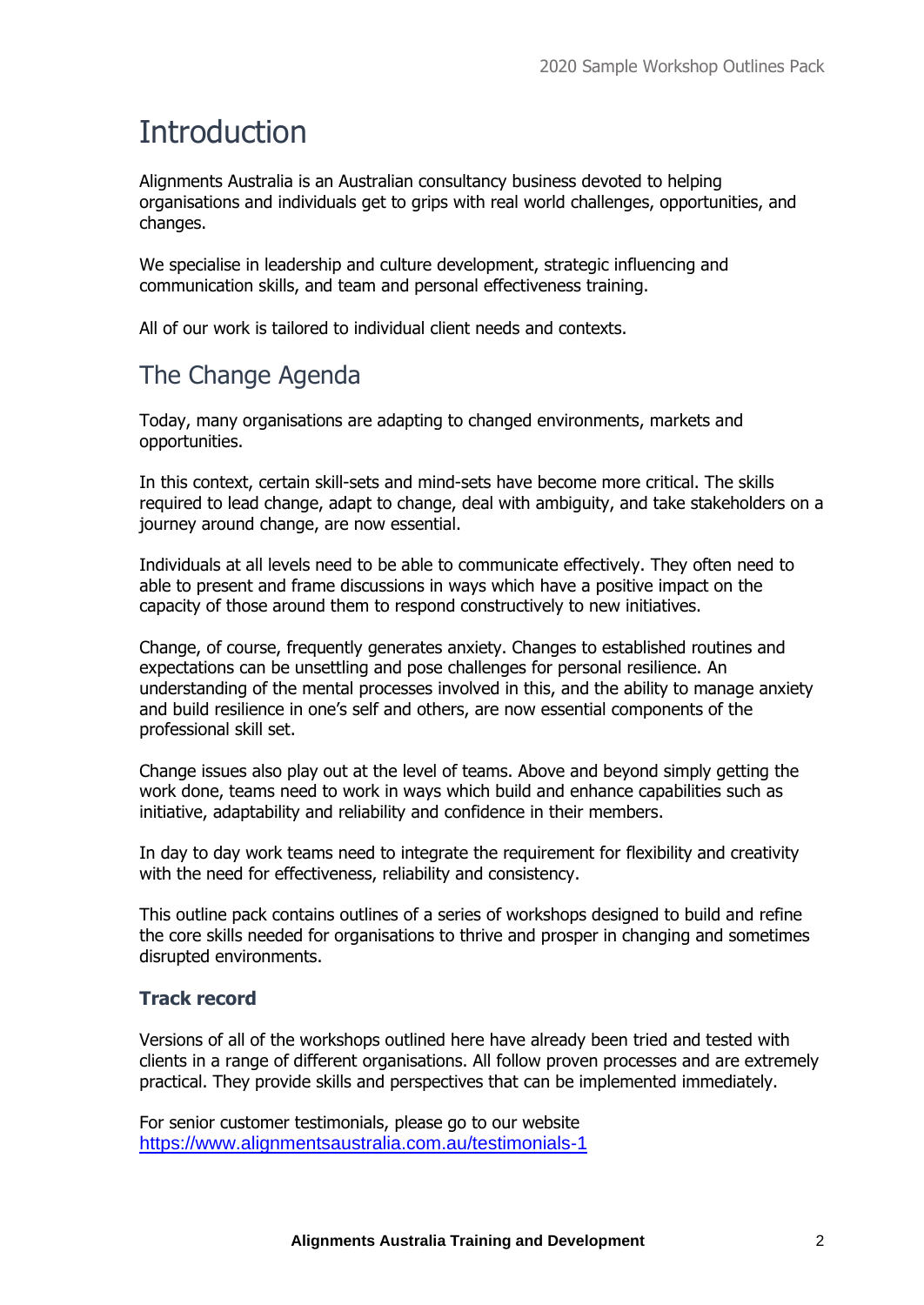### Our approach - Focus on implementation as a key component of learning

The Alignments Australia approach to learning and development is based on the recognition that what ultimately counts is what people apply from a learning process; what they actually go on to do differently as a result of that process, and that learning only becomes real through practical implementation.

This is also where learning starts to create positive results in an organisation.

This orientation is built into all our learning process and facilitation. From the moment we begin working with participants, we begin to focus on identifying what they will be able to apply and how they will do this in the types of situations they will actually need to deal with.

#### **Beyond knowledge transfer to active engagement**

This strong focus on implementation of learning has a special consequence. It becomes vital that we actively engage participants and develop and support their motivation to apply what has been learned. This in turn means we must acknowledge and reduce natural anxieties and barriers to 'trying something new'.

Our learning processes are designed to go beyond knowledge and skill transfer and to build confidence and motivation to apply new skills and perspectives.

This is what we mean by developing 'active engagement'.

#### **Follow through and review**

Our interest in 'following through' after workshops as a means of encouraging implementation and of helping people to evaluate what has been achieved and of identifying next steps is central to all of this.

For us, 'following through' means we always look for ways to review implementations with participants.

This often takes place around 6 weeks after a workshop and is usually face to face in the workshop group setting. Alternatively, it may be by email or tele-conference.

We view this process as an essential element in generating sustainable behaviour change.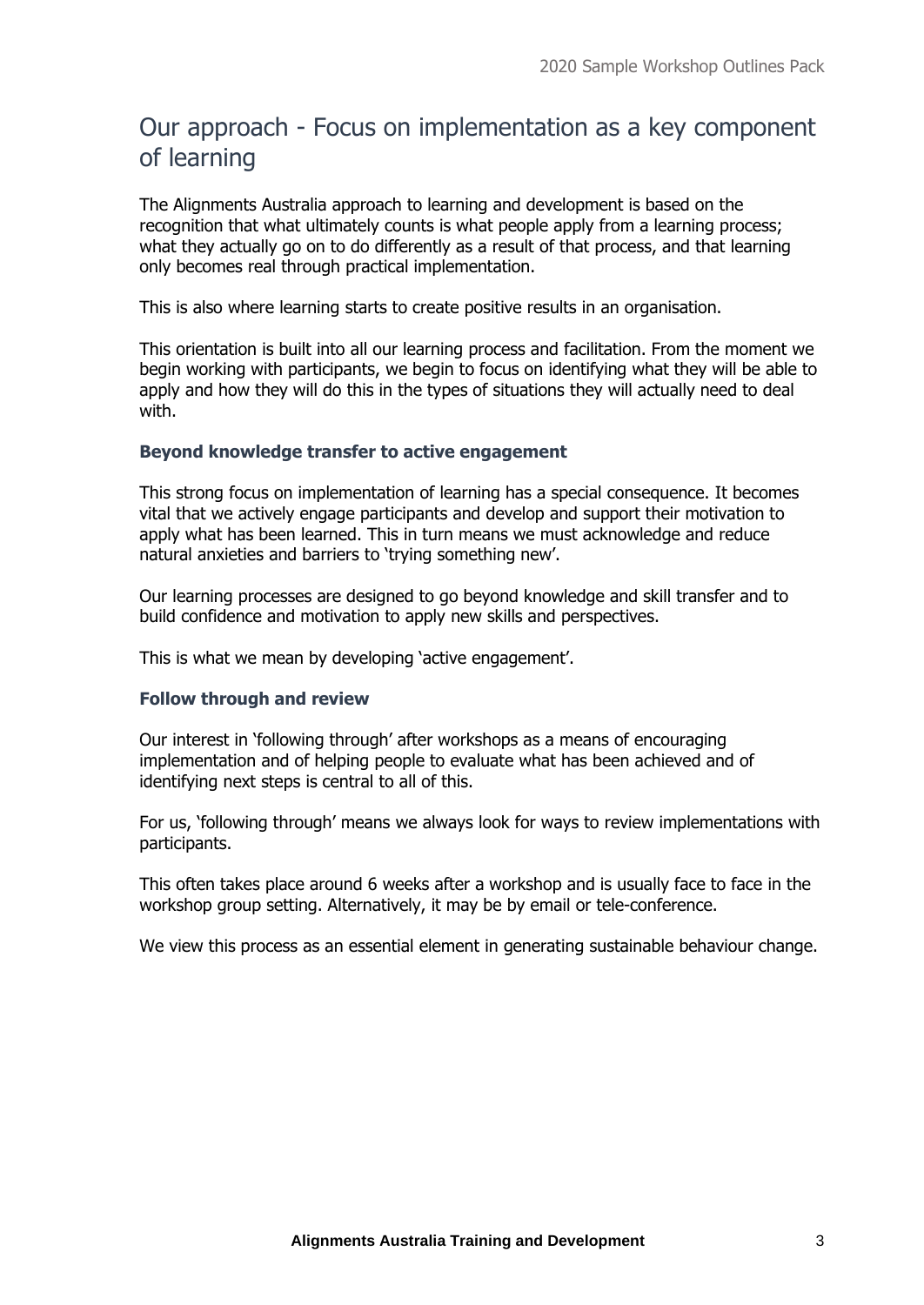#### **Contact details**

To organise a workshop or for further information, please contact us on; Tel. 03 8601 1170 Email [info@alignmentsaustralia.com.au](mailto:info@alignmentsaustralia.com.au)

Alternatively, contact me directly at, [dfinn@alignmentsaustralia.com.au](mailto:dfinn@alignmentsaustralia.com.au)  Office Tel. 03 8601 1170 Mobile 0414361638

David Finn, Director, Alignments Australia Training and Development.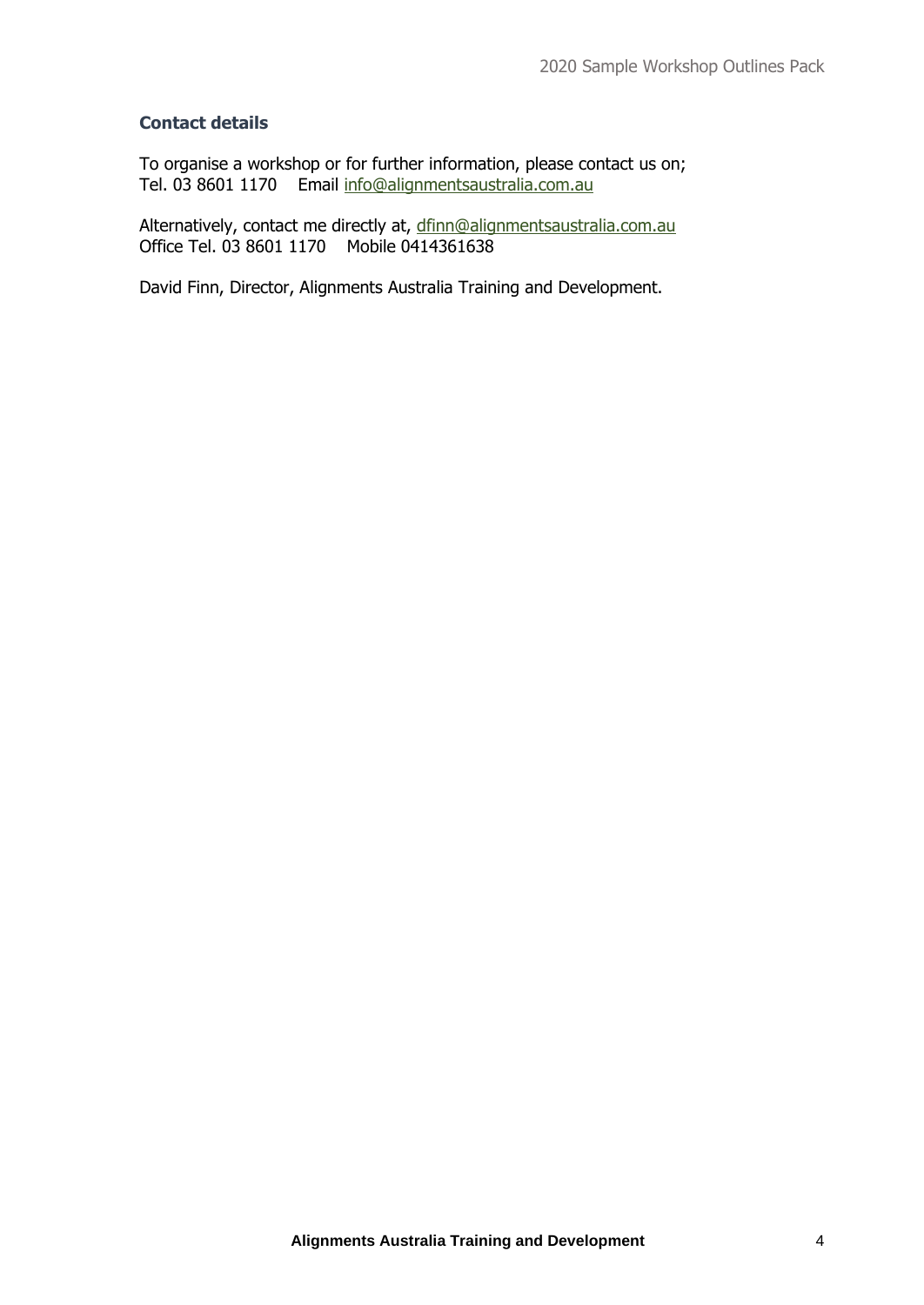### Workshop Outlines

| Communication and Influencing                                                                           | Page |
|---------------------------------------------------------------------------------------------------------|------|
| <b>Strategic Influencing Skills</b>                                                                     | 8    |
| Contemporary Presentation Skills - Presenting Ideas, Proposals,<br>Change Initiatives<br>Duration 1 day | 9    |
| <b>Holding Courageous Conversations</b><br>Duration 1 day                                               | 10   |
| Working with People with Different Behavioural Profiles<br>Duration 1 day                               | 11   |
| <b>Effective Business Writing Skills</b><br>Duration 1 day                                              | 12   |
| Leadership                                                                                              |      |
| Leading People Through Change<br>Duration 2 days                                                        | 14   |
| Adaptive Leadership - Adapting Style to Situation<br>Duration 1 day                                     | 15   |
| Leadership for a Continuous Improvement Culture<br>Duration 1 day                                       | 17   |
| The Motivating Leader<br>Duration 2 days                                                                | 18   |
| Holding Great Performance Review Discussions<br>Duration 1 day                                          | 19   |
| Core Skills for New and Emerging Leaders<br>Duration 3 days                                             | 20   |
| <b>Effective Coaching Skills</b><br>Duration 1 day                                                      | 22   |
| <b>Teamwork</b>                                                                                         |      |
| Effective Teamwork. - High Performing Teamwork skills<br>Duration 2 days                                | 24   |
| Team Based Planning and Problem Solving<br>Duration 1 day                                               | 25   |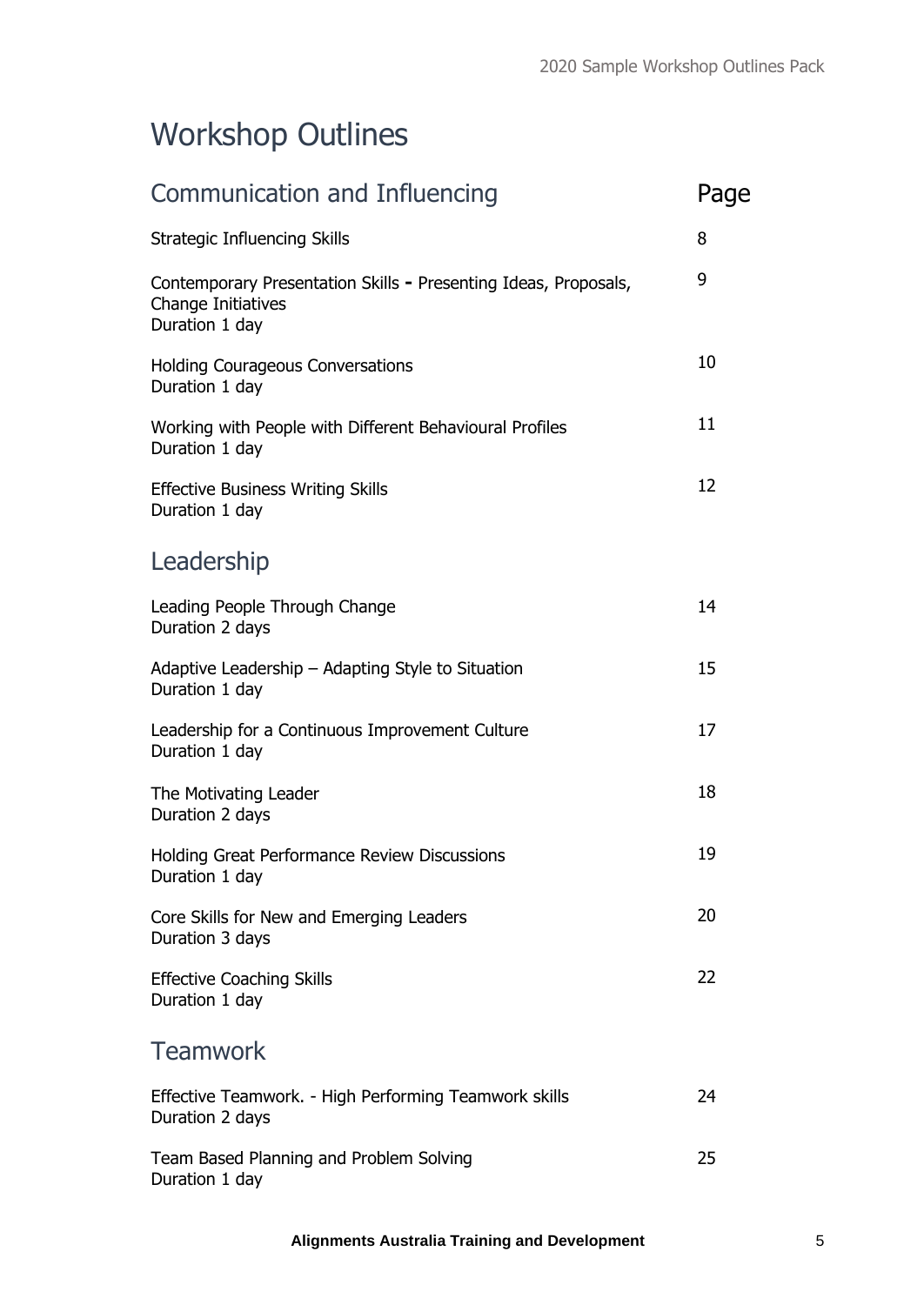### Planning and Organising

| Accelerated Problem Solving Skills<br>Duration 1 day                                                                  | 27 |
|-----------------------------------------------------------------------------------------------------------------------|----|
| <b>Project Management Essentials</b><br>Duration 1 day                                                                | 28 |
| Time and Priority Management<br>Duration 1 day                                                                        | 29 |
| Self-Awareness and Self-Management                                                                                    |    |
| Adapting to Change – Self Management Techniques that Work<br>Duration 1 day                                           | 31 |
| Understanding Your Behavioural Style<br>Duration 1 day                                                                | 32 |
| Resilience and High Performance Attributes<br>Duration 1/2 day                                                        | 33 |
| <b>Customer Focus</b>                                                                                                 |    |
| Customer Psychology and Customer Focus<br>Duration 1 day                                                              | 35 |
| Consultancy Skills - Essential Skills for Internal and External<br><b>Consultants and Advisors</b><br>Duration 2 days | 36 |
| Dealing with Difficult or Aggressive Customers                                                                        | 37 |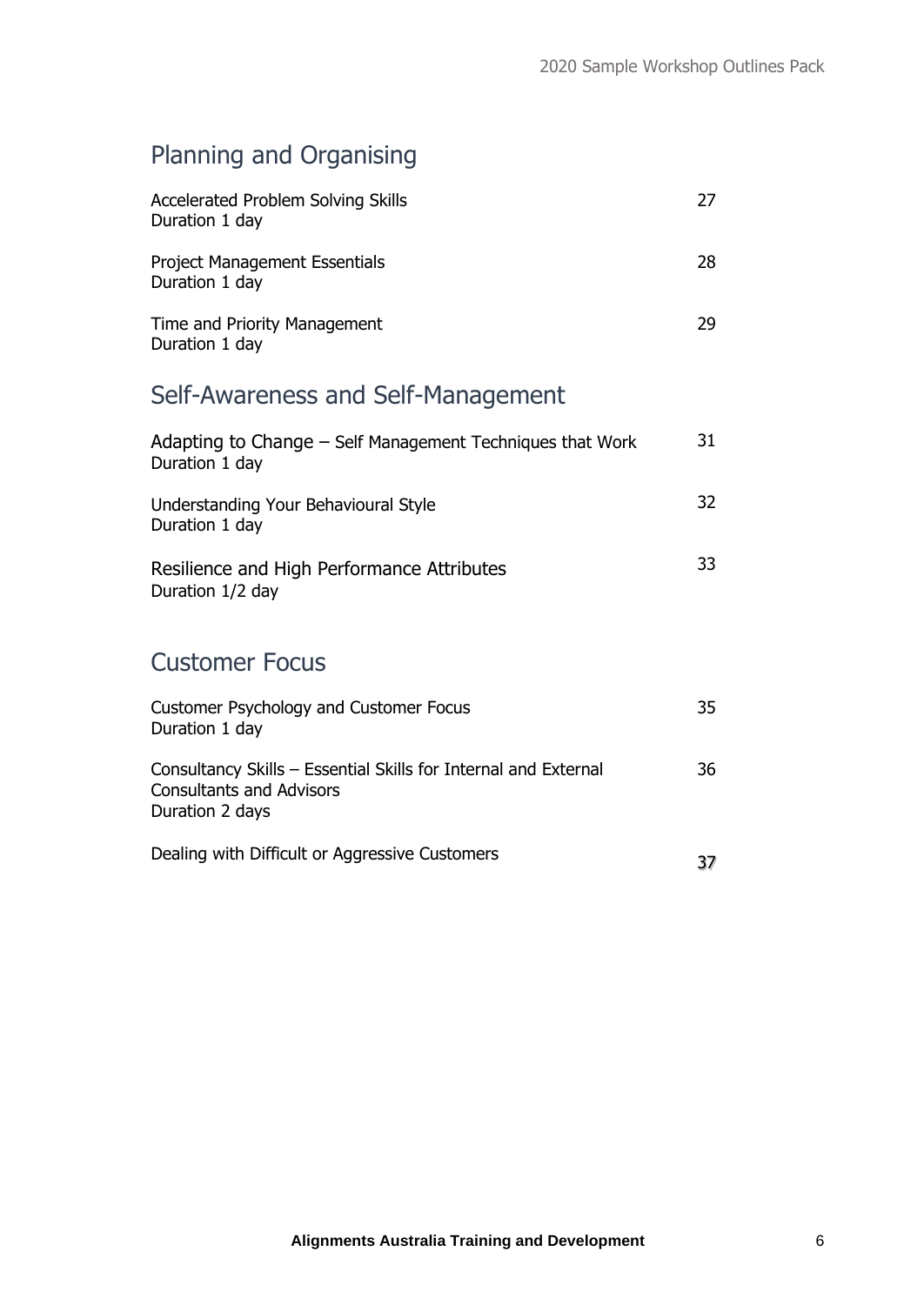# Communication and Influencing Skills

Strategic Influencing Skills Duration 2 days

Contemporary Presentation Skills **-** Presenting Ideas, Proposals, Change Initiatives Duration 1 day

Holding Courageous Conversations Duration 1 day

Working with People with Different Behavioural Profiles Duration 1 day

Effective Business Writing Skills Duration 1 day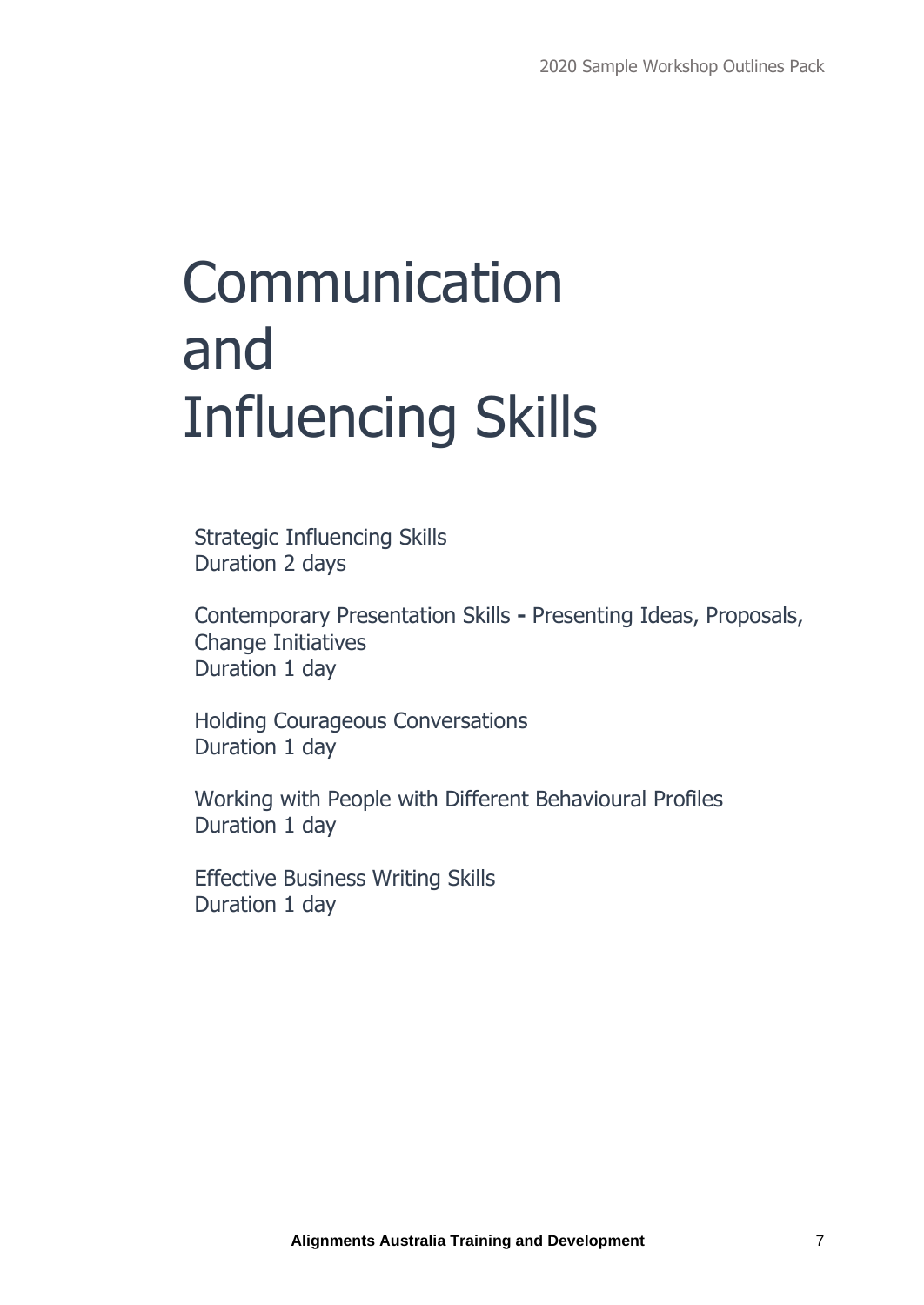### Strategic Influencing Skills.

#### **Issue:**

#### **How can we most effectively and ethically influence the ways in which other people view events, make decisions and respond to different situations?**

#### **How can adapt to context and prepare the ground in advance of our 'influencing discussions'?**

This workshop will provide you with practical processes/tools you can immediately use to manage a wide range of influencing situations.

It will incorporate recent findings in psychological research and neuroscience to deliver practical methods to operate more scientifically and effectively as influencers.

#### **Learning Outcomes**

On completion of this workshop you will be able to:

- Influence in an ethical fashion
- Recognise unethical influencers
- Understand what influencing is and how people accept or reject different ideas
- Recognise factors at play beyond logic
- Be up to date with recent research in the field
- **EXECUTE:** Structure and plan influencing discussions
- Prepare the ground ahead of these discussions
- Plan an influencing strategy or process
- Manage push back and reluctance
- Manage meetings of different types

#### **Content**

- What is influence?
- Influencing channels and types of influence
- Ethical and unethical influencing
- Basic psychological biases which affect how we process information.
- The key factors that influence how ideas are received
- Structuring an influencing discussion
- The importance of context. How does context affect how your message will be received? How can you manage this?
- The influencing process, how to prepare the ground
- The influencing process, how to structure an influencing strategy

#### **Typical Benefits**

Greater confidence and success in negotiating with and influencing others within and across departmental boundaries and professional backgrounds

**Audience -** This workshop is suitable for staff and leaders at all-levels. **Group size** 6-18 **Duration** 2 days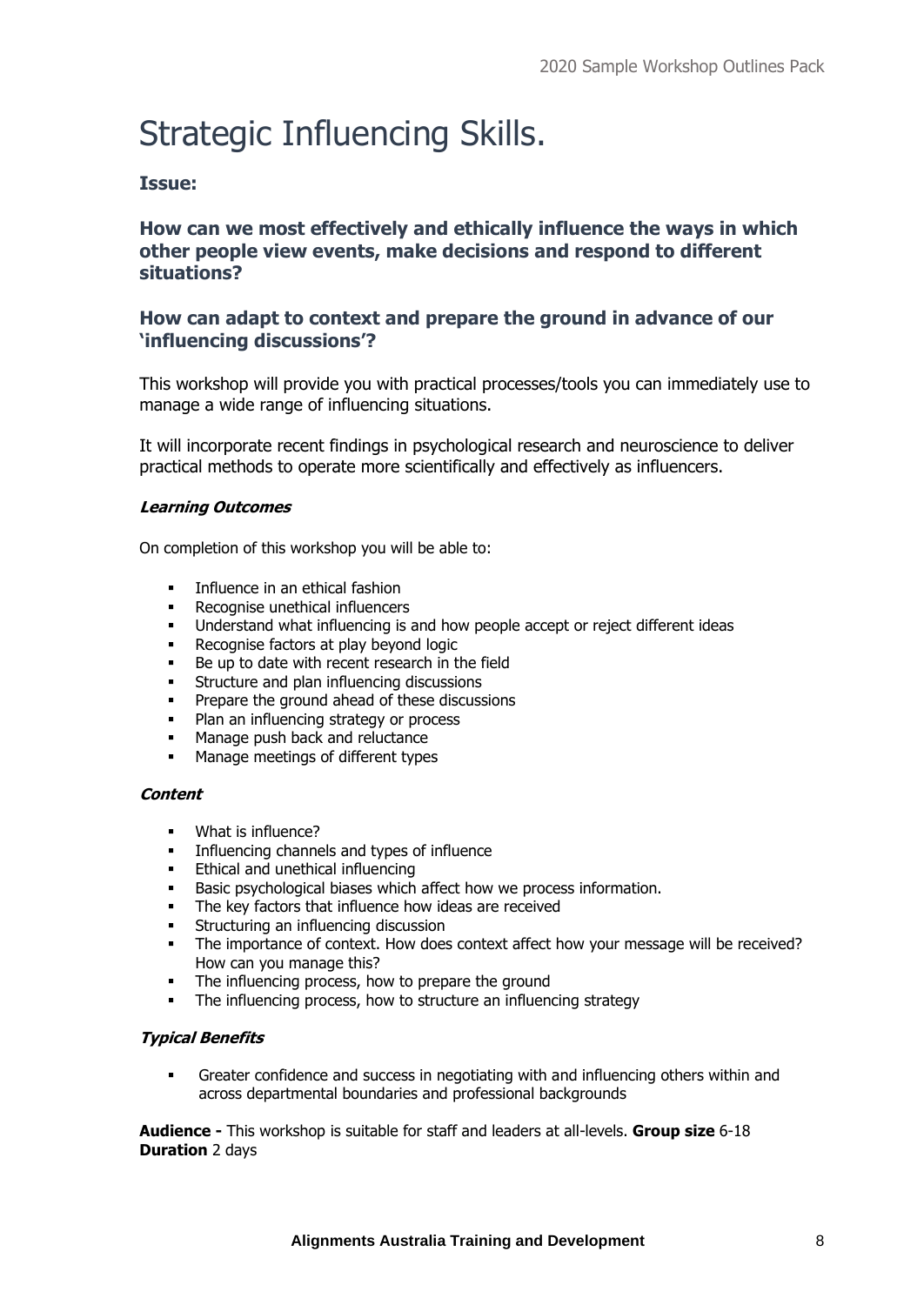### Contemporary Presentation Skills Presenting Ideas, Proposals, Change Initiatives

#### **Issue:**

#### **How can individuals ensure they communicate effectively face to face when talking with individuals and groups of varying kinds?**

In this workshop, you will learn techniques that have already been successfully implemented by many of our clients in many different industries. Participants will learn how to structure presentations according to purpose.

Participants will be encouraged to use their mobile phones to record key aspects of their personal presentations for personal analysis.

#### **Learning Outcomes**

On completion of this workshop you will be able to:

- Define your goal when presenting, to persuade, influence or inform.
- Structure your presentation according to your purpose
- Overcome nerves when dealing with groups
- Use effective body language
- Control tone of voice and pitch to improve your presentation
- Anticipate and deal with questions

#### **Content**

- The importance of defining your goal, what is your purpose and who are you speaking to
- The neuroscience behind effective presentations
- Dealing with nerves, they can be your friend
- **Basic information presentations**
- 4 keys to effective body language
- Using your voice effectively
- Structuring change presentations
- Structuring presentations of proposals and business cases
- Managing interaction and dealing effectively with questions

#### **Typical Benefits**

- More effective presentations to groups or individuals, improved capacity to communicate so that others listen and understand
- Reduced levels of stress when presenting
- Greater capacity to create support and acceptance for proposals and initiatives.

**Audience -** This workshop is suitable for staff and leaders at all-levels **Group size** 6-16 **Duration** 1 day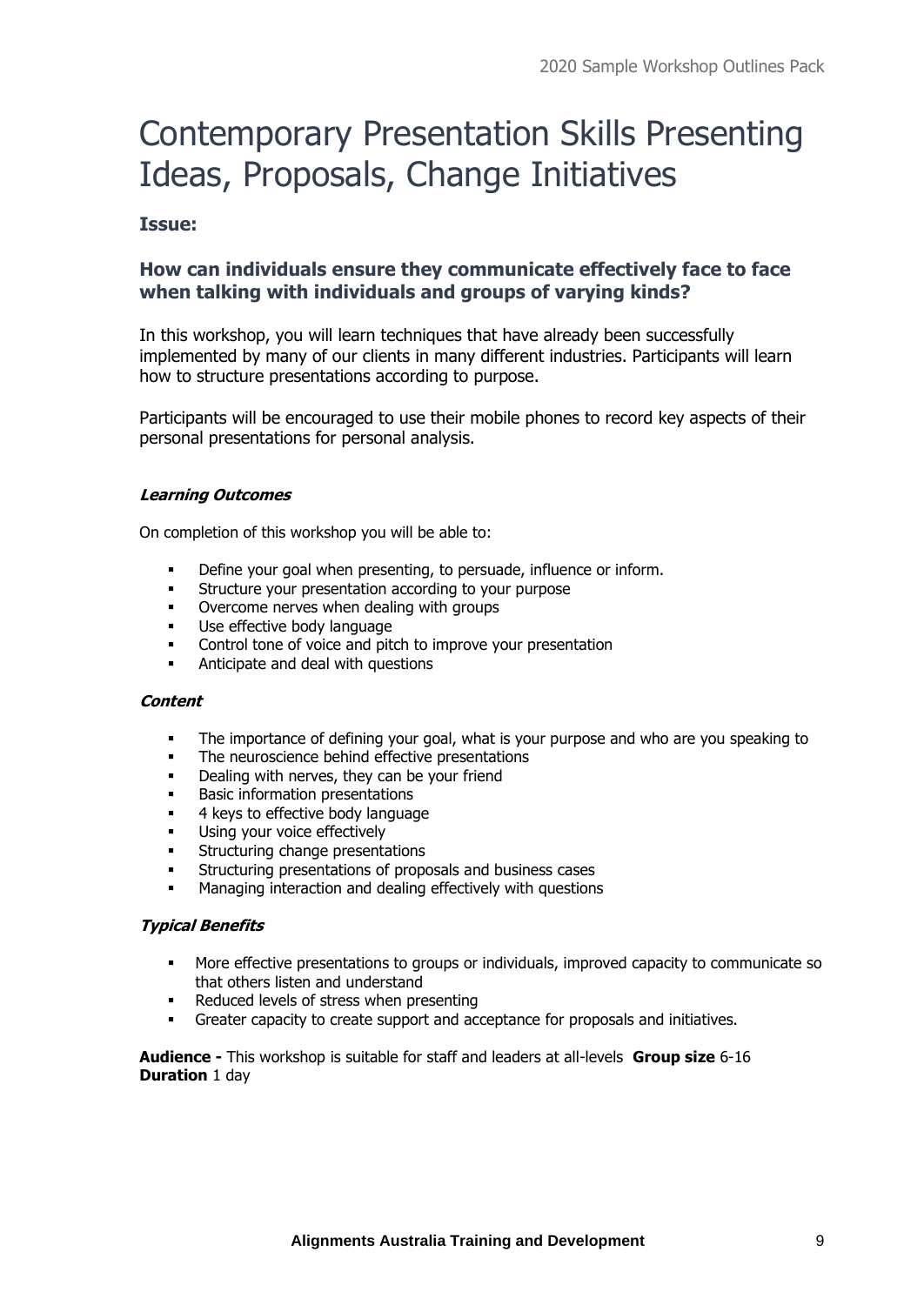## Holding Courageous Conversations

#### **Issue:**

#### **In the workplace, courageous or difficult conversations are sometimes needed.**

#### **When these conversations are avoided in order to minimise conflict this can have ongoing negative impacts on work relationships and outcomes.**

This workshop will provide practical hands-on training to assist participants to hold positive and constructive 'courageous' conversations.

#### **Learning Outcomes**

On completion of this workshop participants will be able to:

- Prepare and plan for difficult conversations
- Use active listening to build rapport
- **■** Manage their emotions and state of mind while having difficult conversations
- Set a goal/outcome for each conversation
- Get buy-in to this outcome
- Conduct conversations that focus on the facts
- **•** Conduct conversations with respect
- Conduct courageous conversations that resolve issues

#### **Content**

- What makes conversations difficult
- The neuroscience of anxiety
- How to manage your emotions and state of mind
- Planning and preparing for courageous conversations
- Gaining buy in on the outcome for conversations
- Using active listening to gain rapport
- Holding courageous conversations
- Concluding these conversations

#### **Typical Benefits**

- Greater capacity to deal with difficult issues in the workplace
- Reduced levels of stress for those involved in 'difficult' but necessary discussions

**Audience -** This workshop is suitable for staff and leaders at all levels **Group size** 6-20 **Duration** 1 day.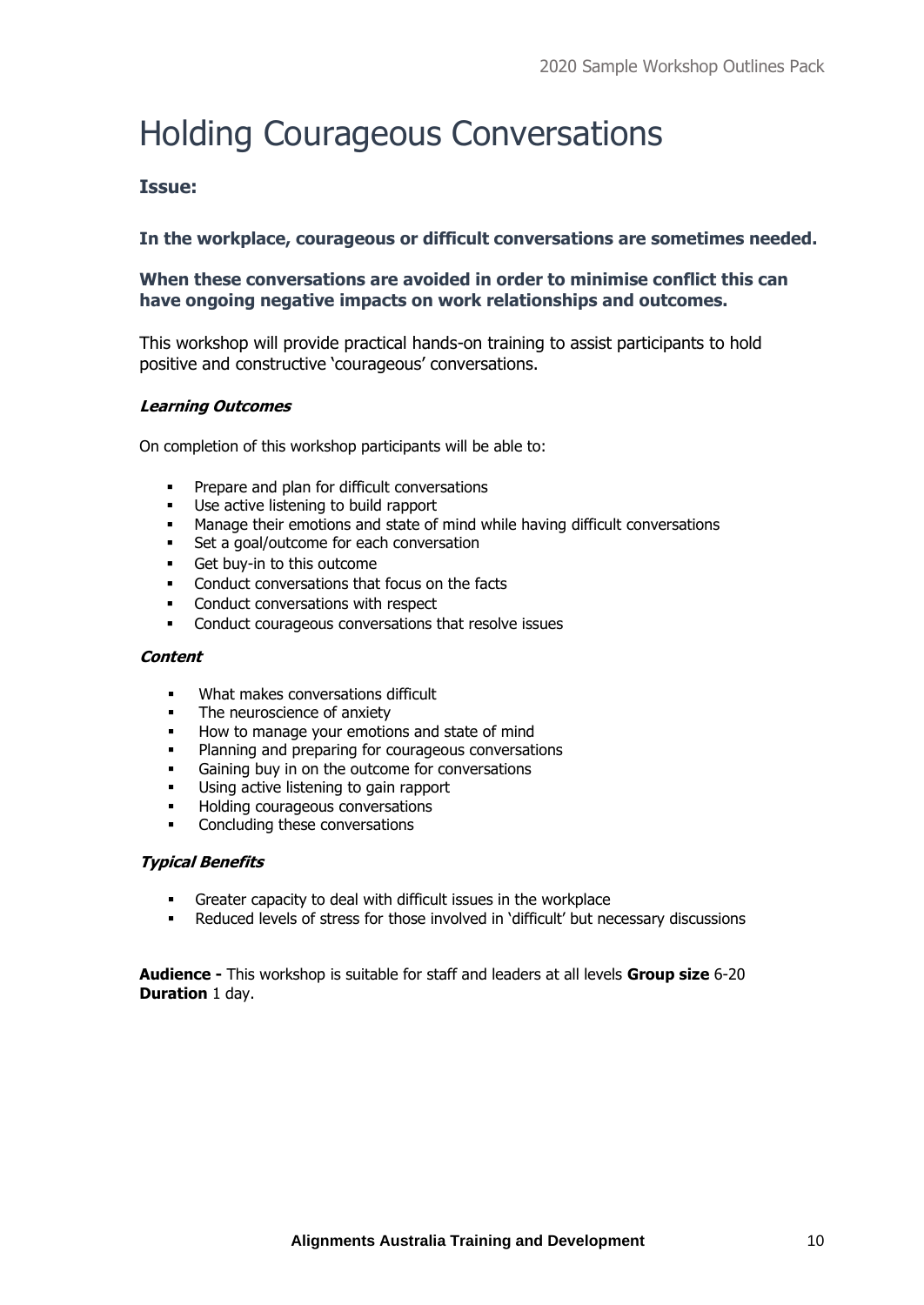### Working with People with Different Behavioural Profiles

#### **Issue:**

#### **How can individuals gain the most benefit from the strengths of their personal behavioural profile? How can they work together with individuals who have different behavioural profiles?**

In this workshop, you will learn techniques that have already been successfully implemented by many of our clients in many different industries.

As pre-work for this workshop each participant will complete an on-line DISC questionnaire and will receive a confidential Personal Behavioural Profile report.

#### **Learning Outcomes**

On completion of this workshop you will be able to use proven techniques to:

- Identify their own behavioural profile including existing strengths and limitations
- Identify practical ways to gain maximum advantage from natural strengths and minimise impact of limitations.
- **•** Identify most effective ways to work with and communicate effectively with colleagues and stakeholders with different profiles.

#### **Content**

- Understanding the DISC framework, Dominance, Influence, Steadiness and Compliance
- How different profiles tend to see the world differently
- People are adaptable, how your profile may change through time
- Self-awareness, understanding your own profile report
- Using this information to actively self-manage your self-development
- How to gain advantage from your strengths and accept lesser strengths or limitations
- Communicating and working effectively with individuals with different styles
- DISC and emotional intelligence

#### **Typical Benefits**

- **•** Greater self-awareness and self-management capacity
- Improved personal effectiveness
- Improved ability to manage work challenges
- Improved ability to work effectively and harmoniously with others

**Audience -** This workshop is suitable for staff and leaders at all-levels **Group size** 6-16 **Duration** 1 day

#### **Completion of a DISC Profile Questionnaire is required prior to this workshop**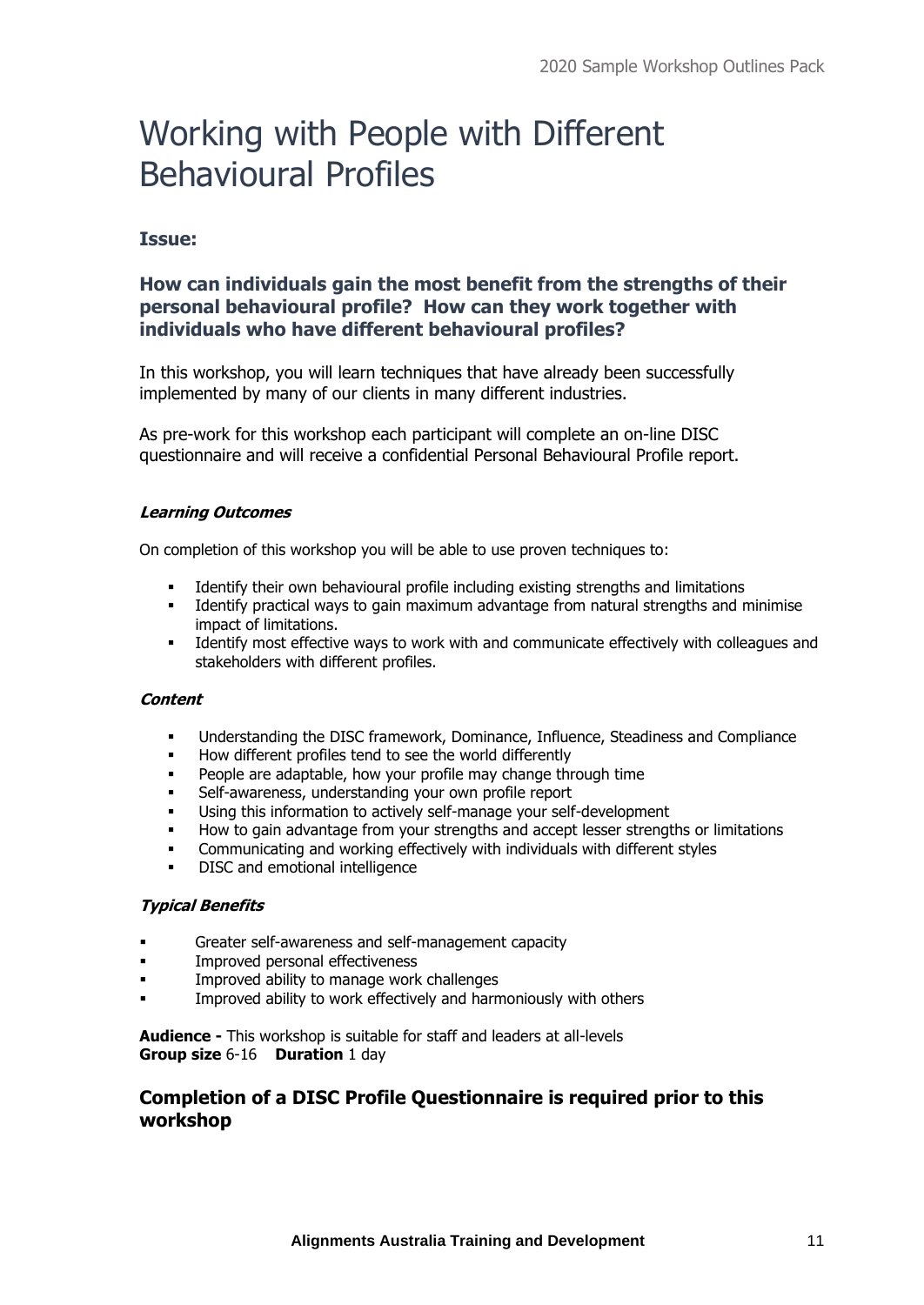### Effective Business Writing Skills

#### **Issue:**

#### **How can we communicate clearly and effectively in different written business communications, from emails to reports? How can we organise our thoughts quickly and effectively?**

This workshop will provide practical hands-on training in writing in the workplace context. It has been shown to be highly effective in a range of different types of organisations.

#### **Learning Outcomes**

On completion of this workshop participants will be able to:

- Identify their purpose when writing
- Adapt the structure of what they write to fit their purpose
- Identify and avoid common traps in business writing
- Identify and avoid the basics traps in English grammar
- Write clearly and concisely in an easy to understand style
- Control sentence and paragraph structure
- Plan documents easily and quickly
- Avoid having emails' tone or meaning misinterpreted

#### **Content**

- Defining your purpose
- **EXECUTE:** Identifying what you want to say
- Basic grammar traps and how to avoid them
- Sentence length and structure
- Paragraph structure
- Proof reading and editing your text
- Planning and structuring your document
- **Emails that work, and those that don't**

We suggest that where possible, participants should bring along selections of their own writing including reports they are currently creating. The workshop will allow people to progress documents they are currently working on.

#### **Typical Benefits**

- Documents that create a positive impression of the people who write them
- Documents that create a positive impression of your department and organisation
- Less time spent preparing, editing and correcting documents
- Communication that is easier to understand
- Communication that is more persuasive
- **EXECT** Less wasted time answering phone calls to explain what your written communication means
- Emails that create a positive impression and build cooperation.

**Audience -** This workshop is suitable for staff and leaders at all-levels **Group size** 6-18 **Duration** 1 day.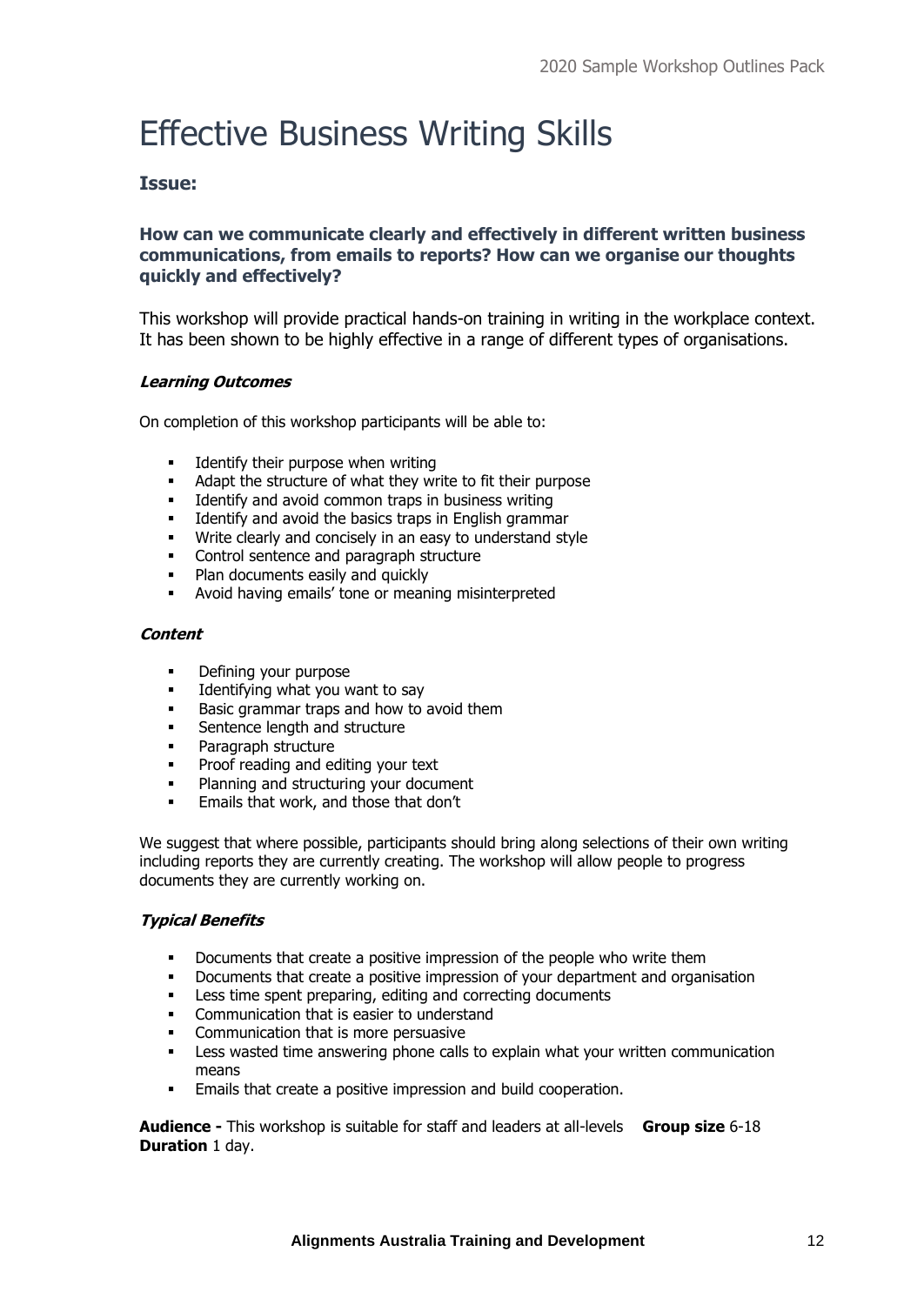## Leadership

Leading People Through Change Duration 2 days

Adaptive Leadership – Adapting Style to Situation Duration 1 day

Leadership for a Lean, Continuous Improvement Culture Duration 1 day

The Motivating Leader Duration 2 days

Holding Great Performance Review Discussions Duration 1 day

Core Skills for New and Emerging Leaders Duration 3 days

Effective Coaching Skills Duration 1 day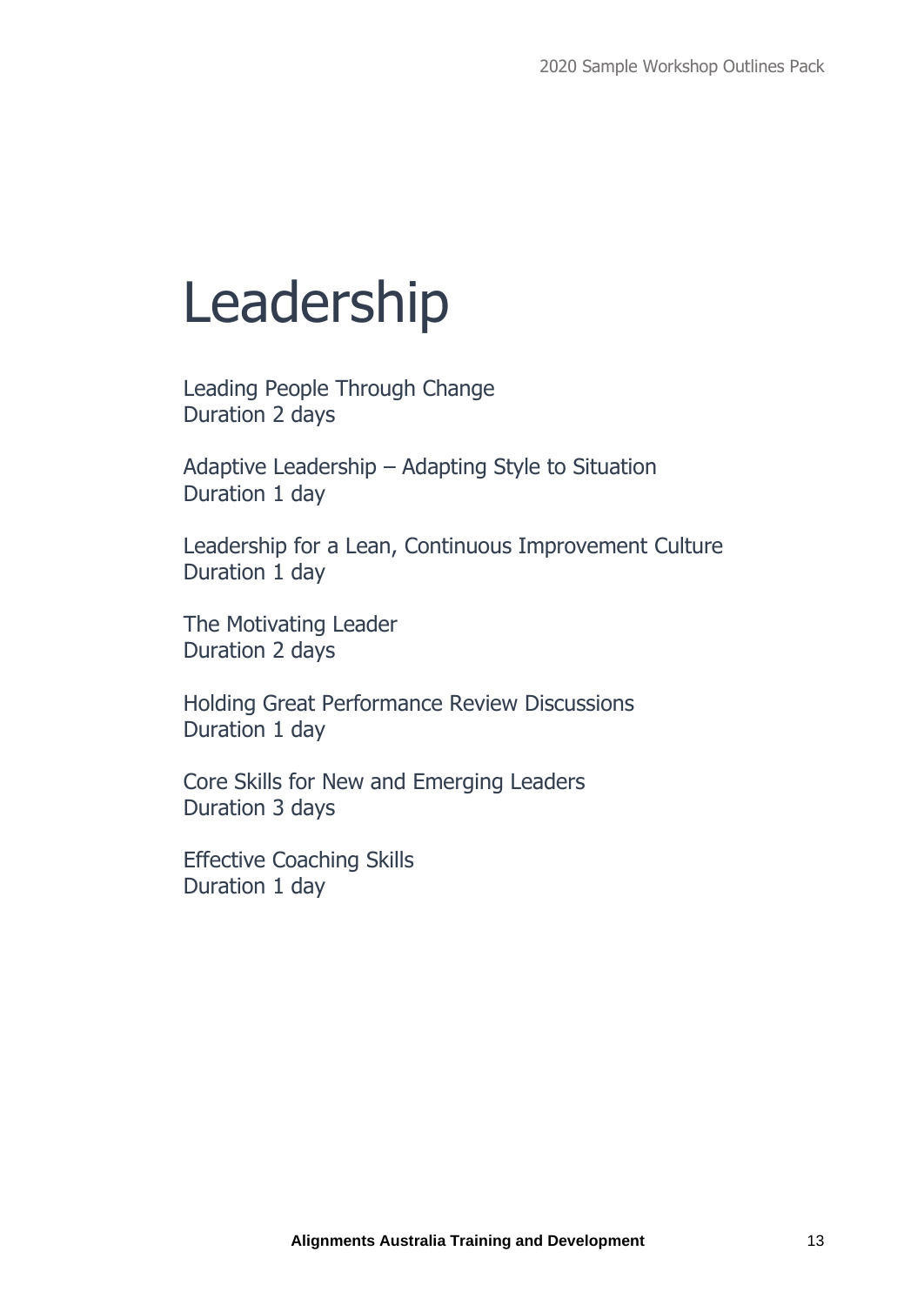### Leading People through Change

#### **Issue.**

#### **How can we effectively lead people through change? How can we retain engagement and motivation in a context of change or uncertainty?**

In this workshop, you will learn techniques that have already been successfully implemented by many of our clients in different industries. These techniques can be used by team leaders at all levels.

#### **Learning Outcomes**

On completion of this workshop participants will be able to:

- Identify the different ways in which change can impact on staff and stakeholders
- Plan a 'managing people through change' strategy
- Anticipate and prepare for obstacles and challenges
- Use a leadership approach which actively develops initiative and accountability in team members
- Provide effective team briefings on a range of topics including, general direction of the section/department, upcoming challenges and expectations, current performance in relation to expectations
- **•** Facilitate short, practical problem solving meetings to deal with a wide range of work issues including responding to customer feedback, distribution of workload, risk-management
- Gain consensus among team members to take effective action to optimise performance
- Provide individuals with feedback on individual performance without creating conflict
- Take deliberate, effective and sustained action to build and maintain team morale.

#### **Content**

- How change affects different people differently
- Change impact analysis
- The link between emotional state and performance
- Anticipating and preparing for obstacles and challenges
- Communicating a change vision and a change agenda
- Leadership behaviours that promote and inhibit change engagement
- Facilitating team based problem solving
- Utilising principles of action centred leadership
- How to give feedback to team members
- Building ownership and accountability

#### **Typical Benefits**

- Improved ability to engage with stakeholders
- Improved team morale and lower levels of interpersonal conflict within teams
- Greater ability of teams to respond positively to a range of workplace challenges including new goals, restructures
- **•** Teams more strongly focused on delivering to customer satisfaction
- A more enjovable work environment.

**Audience -** This workshop is suitable for all team leaders, supervisors and managers. **Group size** 6-20 **Duration** 2 days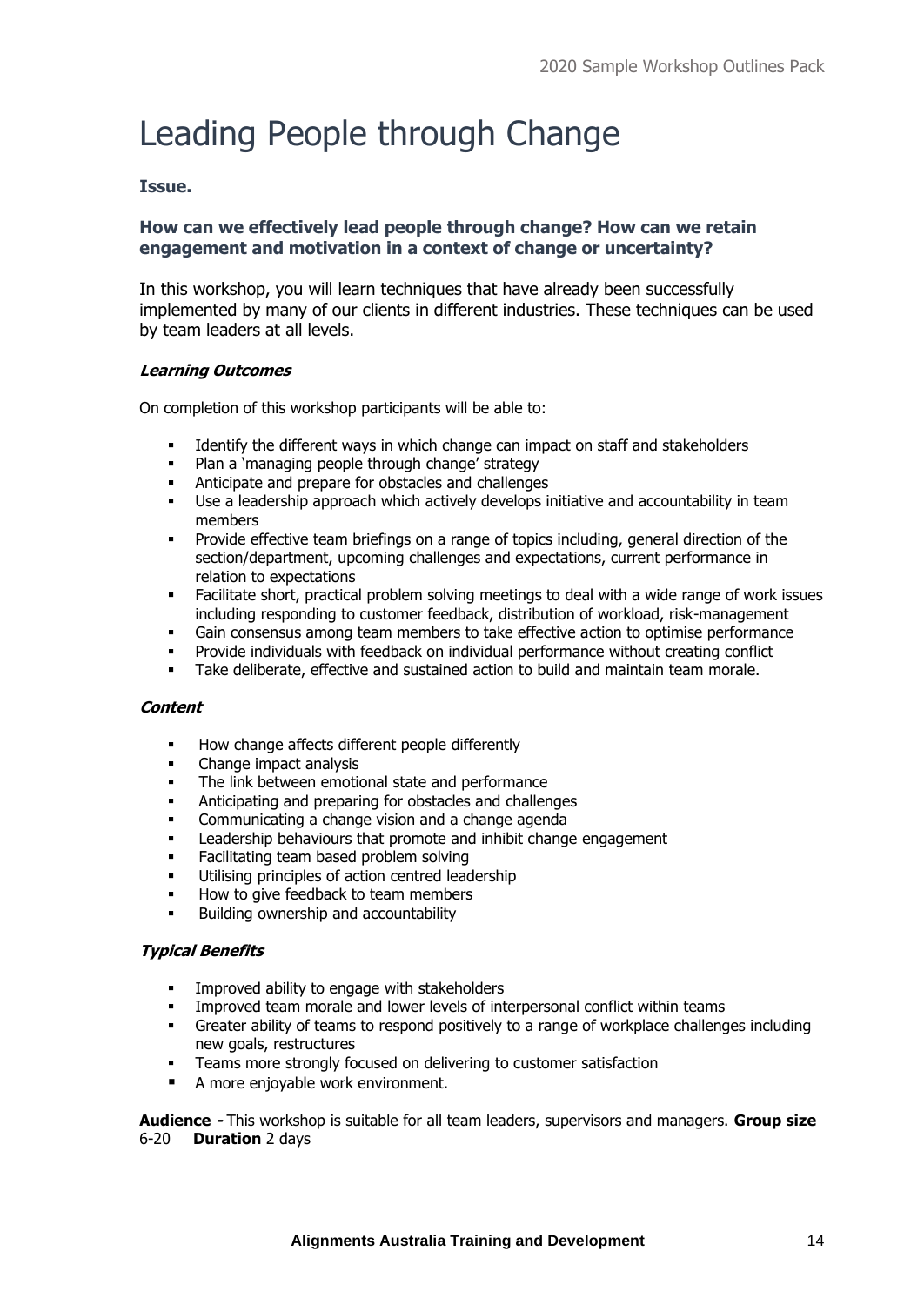### Adaptive Leadership – Adapting Style to Situation

#### **Issue:**

#### **How can we best adapt leadership style to changing circumstances?**

#### **How can we best provide leadership even during periods of transition or uncertainty?**

#### **What are the key 'Transformational" leadership behaviours which generate discretionary effort in almost all circumstances?**

Changing circumstances often require leaders to adapt in certain ways in order to be effective.

In this workshop, participants will learn techniques that have already been successfully implemented by many of our clients in different industries.

These techniques can be used to deal with problems faced by those in leadership roles at all levels in organisations.

#### **Learning Outcomes**

On completion of this workshop participants will be able to:

- Identify a repertoire of leadership styles available to them
- Identify key situational variables which determine leadership style will be most useful
- **■** Understand the benefits and costs of adopting different leadership styles
- Understand and use key 'transformational leadership' behaviours to generate discretionary effort in others
- Use a range of leadership skills to maintain the commitment and engagement of others in periods of transition or where strategic direction is uncertain
- Use proven leadership strategies develop adaptability and resilience in others

#### **Content**

- What do we mean by leadership style?
- Using the Action Centred Leadership model as a foundation
- Developing a repertoire of leadership styles
- The key variables which determine which leadership style should be employed and when
- Distinguishing between situational leadership and adaptive leadership
- Understanding Transformational Leadership
- Behaviours which maintain engagement and commitment in environments in which clear direction may be lacking
- How stress can affect leadership judgement
- Leadership behaviours which are known to build up resilience in others
- The importance of thinking strategically during periods of uncertainty.
- Using visual management techniques to maintain team focus.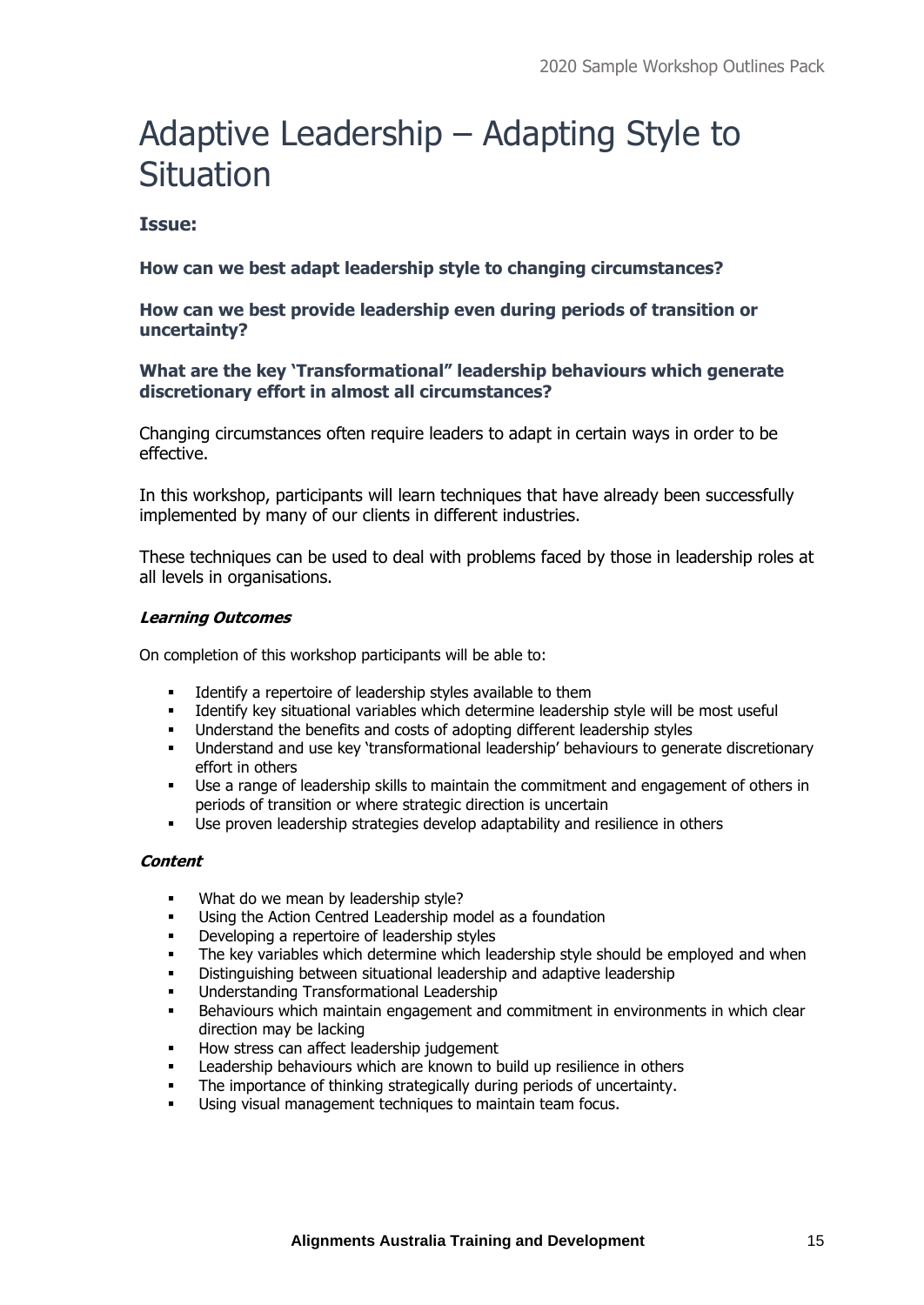#### **Typical Benefits**

Typical benefits include:

- More consistent team performance
- **EXECTED EXECTED EXECTED FOR A LEADER FIGURER** Leaders who can adapt to changed circumstances and achieve key goals
- Leaders better able to manage their own stress levels<br>■ Improved capacity to retain key leadership capability i
- Improved capacity to retain key leadership capability in the organisation.<br>■ Improved team morale and lower levels of interpersonal conflict within te
- **•** Improved team morale and lower levels of interpersonal conflict within teams<br>• Greater ability of teams to respond positively to a range of workplace challenge
- Greater ability of teams to respond positively to a range of workplace challenges including new goals, transitions, restructures

**Audience -** This workshop is suitable for all team leaders, supervisors and managers. **Group size**  6-20 **Duration** 1 day.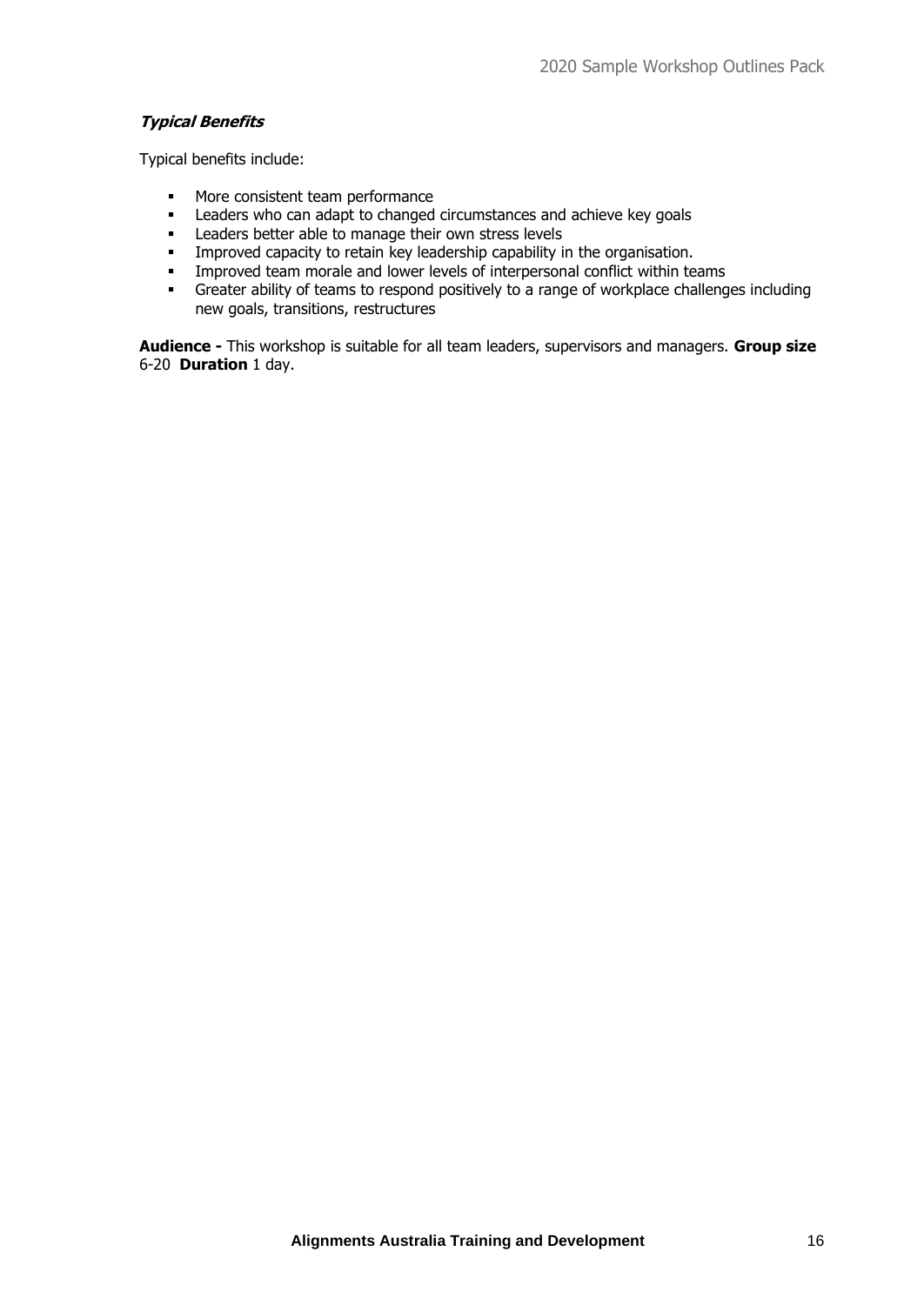### Leadership for a Lean, Continuous Improvement, Culture

#### **Issue:**

#### **What type of leadership does the introduction of Lean, continuous improvement practices require? What are the implications of continuous improvement techniques for leadership behaviour? What leadership behaviours are incompatible with a continuous improvement culture?**

This workshop will show leaders techniques which can be immediately applied to introduce continuous improvement practices. Participants will be able to identify and avoid leadership practices which are incompatible with a continuous improvement culture

#### **Learning Outcomes**

On completion of this workshop participants will be able to:

- Identify leadership behaviours needed as a pre-requisite for continuous improvement
- Adapt current style to this if required
- Introduce key concepts in continuous improvement to staff<br>■ Introduce key continuous improvement techniques into the
- Introduce key continuous improvement techniques into the organisation to help staff to identify improvement opportunities
- **•** Focus teams on using problem solving techniques to on resolve problems rather than assigning blame
- **•** Introduce visual management techniques into team practices

#### **Content**

- Key leadership behaviours required
- Leadership traps to be avoided
- How apparently basic processes can help you
- Introducing to the continuous improvement cycle, Plan, Do, Check, Act
- Common mistakes with continuous improvement and how to avoid them
- Translating broad goals specific and measurable activities
- Deciding what to track and how
- Using team based activity plans to generate improvement
- How to run continuous improvement meetings
- Maintaining improvement momentum, how to avoid going 'stale'

#### **Typical Benefits**

- Clearer understanding of the leadership behaviours required in introducing a continuous improvement culture
- Improved team output and productivity
- Greater job satisfaction and lower levels of stress amongst leaders and staff

**Audience -** This workshop can be adapted for leaders at all levels **Group size** -6-20 **Duration** 1 day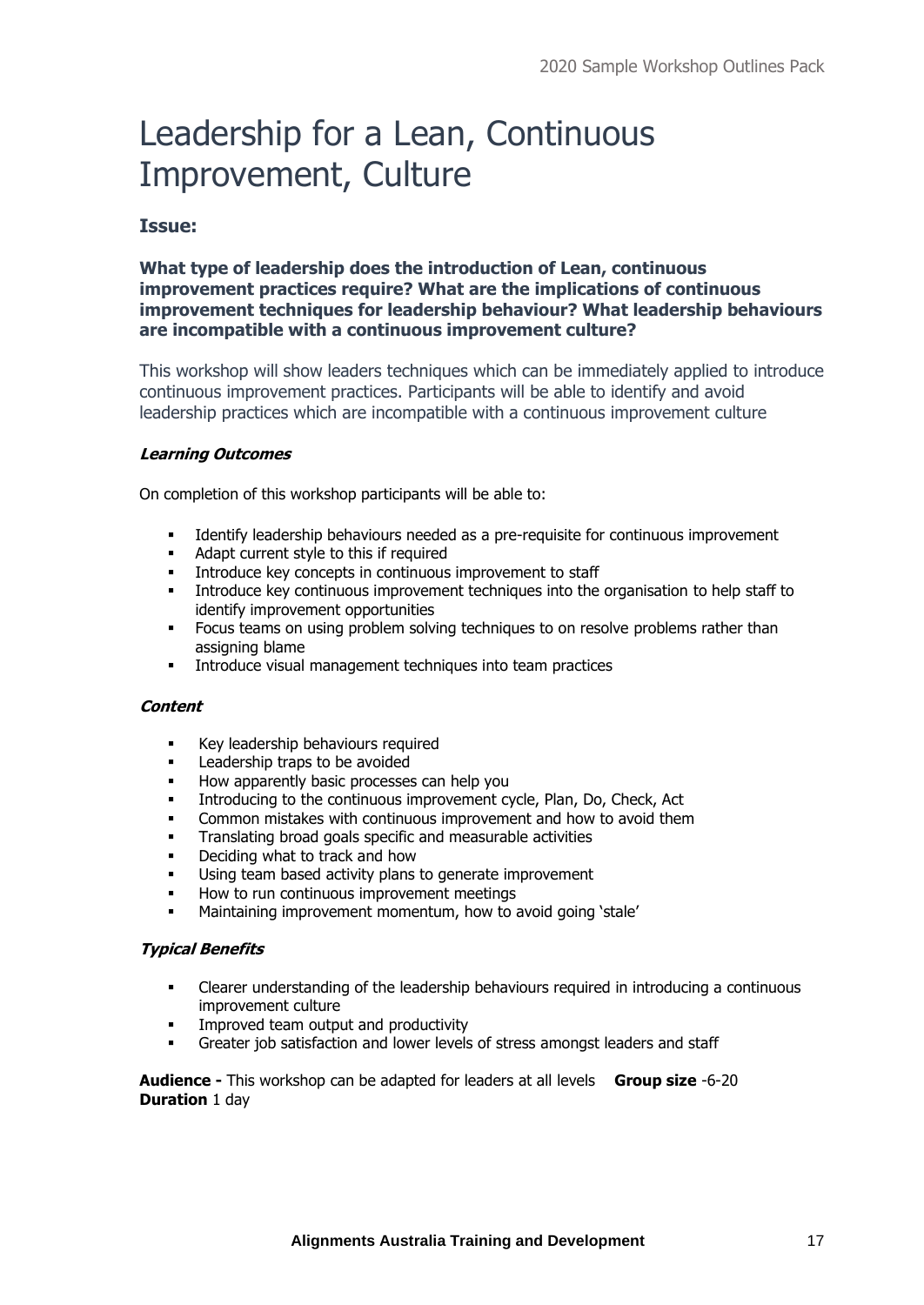## The Motivating Leader

#### **Issue:**

#### **How can leaders make massive a positive contribution to the motivation of others?**

#### **How can they accidentally demotivate others and what do they need to do to do to avoid this?**

This workshop will show leaders a range of models and techniques which can be immediately applied to have a strong positive impact on the motivation and effectiveness of individuals and teams in differing environments.

#### **Learning Outcomes**

On completion of this workshop participants will be able to:

- Show leadership in the workplace
- Show an understanding of how to work with differences in personality
- Resolve conflict in the workplace
- Demonstrate emotional intelligence
- Provide clear, confident and concise briefings on work related issues
- Build rapport and through active listening
- Build a basic continuous improvement mentality
- Positively motivate others
- Give corrective feedback without alienating others
- Give positive, supportive feedback when required
- Understand the impact self-talk habits have on attitude and mood
- Manage own moods and their impact on others
- Use structured questions to engage and involve others.

#### **Content**

- Key question. What is leadership?
- Why is leadership needed?
- Different styles of leadership
- Adapting style to Situation
- Action Centred Leadership model
- Practical team briefing skills
- Active listening skills
- Facilitating team based problem solving
- Understanding different personalities and how to motivate them
- Understanding the impact of thinking style on behaviour
- Understanding and managing stress
- Transformational leadership behaviours
- Leading through questioning skills
- Practical coaching skills
- **•** Strengths based leadership

**Audience -** This workshop is suitable for all team leaders, supervisors and managers.

#### **Group size** 6-20 **Duration** 2 days.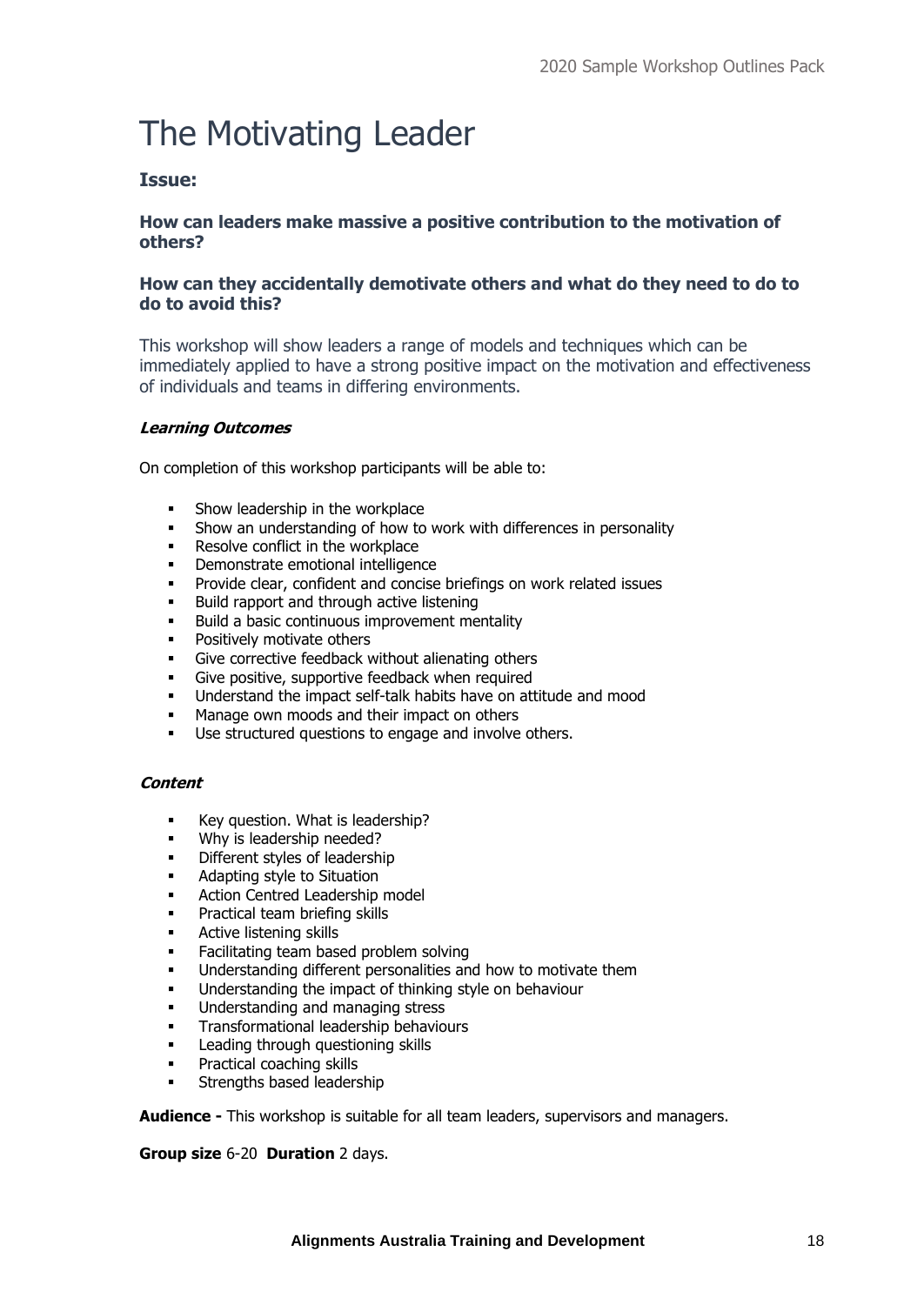### Holding great Performance Review **Discussions**

#### **Issue:**

#### **How do we ensure that performance review discussions with staff are useful, motivating and have a positive impact on motivation and performance?**

This workshop will show you how to hold discussions around individual performance that are both useful and motivating, incorporating constructive feedback and joint setting of performance expectations.

#### **Learning Outcomes**

On completion of this workshop participants will be able to:

- Hold constructive, useful and motivating performance discussions
- **EXECUTE:** Structure these discussions effectively
- Plan and prepare for these meetings professionally
- Use an appropriate mix of question and feedback to agree on performance outcomes
- **•** Set clear and specific goals and performance expectations for both individuals and groups
- Provide effective performance feedback both formally and informally.

#### **Content**

- The purpose of performance management discussions
- What can go wrong
- The importance of preparation and how to prepare
- Structuring the discussion
- Building a constructive approach during the discussion.
- When to ask people to self-assess and when to offer feedback
- Understanding the impact of the work context on the types of goals people will focus on
- How to make broad goals specific and measurable
- **•** Traps to avoid when giving feedback
- How to provide feedback when performance is low or high
- How to provide feedback when performance is inconsistent

#### **Typical Benefits**

- Improved output
- Greater job satisfaction
- Lower levels of stress
- More useful discussions

**Audience -** This workshop is suitable for all leaders involved in performance discussions with staff.

**Group size -** Maximum of 16 participants. **Duration** 1 day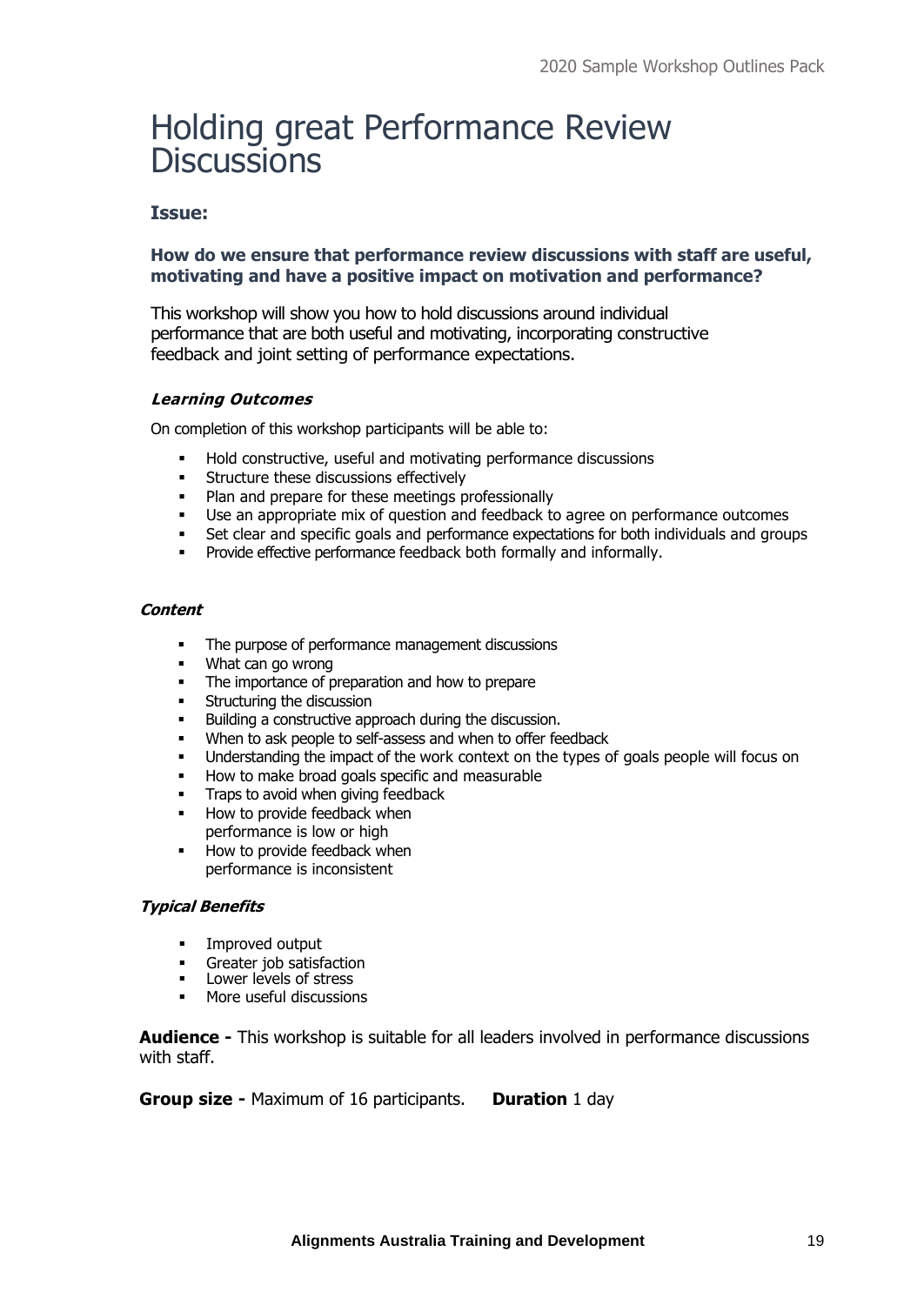### Core Skills for New and Emerging Leaders

#### **Issue:**

#### **What are the core skills required of front line leaders and emerging leaders? Which skills are the most important and how can they be applied?**

This workshop will show leaders a range of models and techniques which can be immediately applied and will provide a robust and highly effective tool kit for new and emerging leaders

#### **Learning Outcomes**

On completion of this workshop participants will be able to:

- Identify the benefits of effective leadership
- Understand correctly what good leadership is and is not
- Demonstrate leadership in the workplace
- Provide leadership to team members from diverse backgrounds and with differences in personality
- Adapt leadership style to different situations
- Facilitate team based problem solving
- Operate as an effective role model to others
- Communicate effectively with more senior leaders
- Take effective action to resolve conflict in the workplace
- Demonstrate emotional intelligence
- Use active listening skills to understand others
- Use structured questioning skills to quide others
- Provide clear, confident and concise briefings on work related issues
- Build rapport and through active listening
- Positively motivate others
- Give corrective feedback without alienating others
- Give positive, supportive feedback when required
- Understand the impact self-talk habits have on attitude and mood
- Manage own moods and their impact on others
- Use structured questions to engage and involve others.

#### **Content**

- Key question. What is leadership?
- Why is leadership needed?
- Different styles of leadership
- Adapting style to situation
- Action Centred Leadership model
- Practical team briefing skills
- Active listening skills
- Facilitating team based problem solving
- Understanding different personalities and how to motivate them
- Understanding the impact of thinking style on behaviour
- Understanding and managing stress
- Transformational leadership behaviours
- Leading through questioning skills
- Practical coaching skills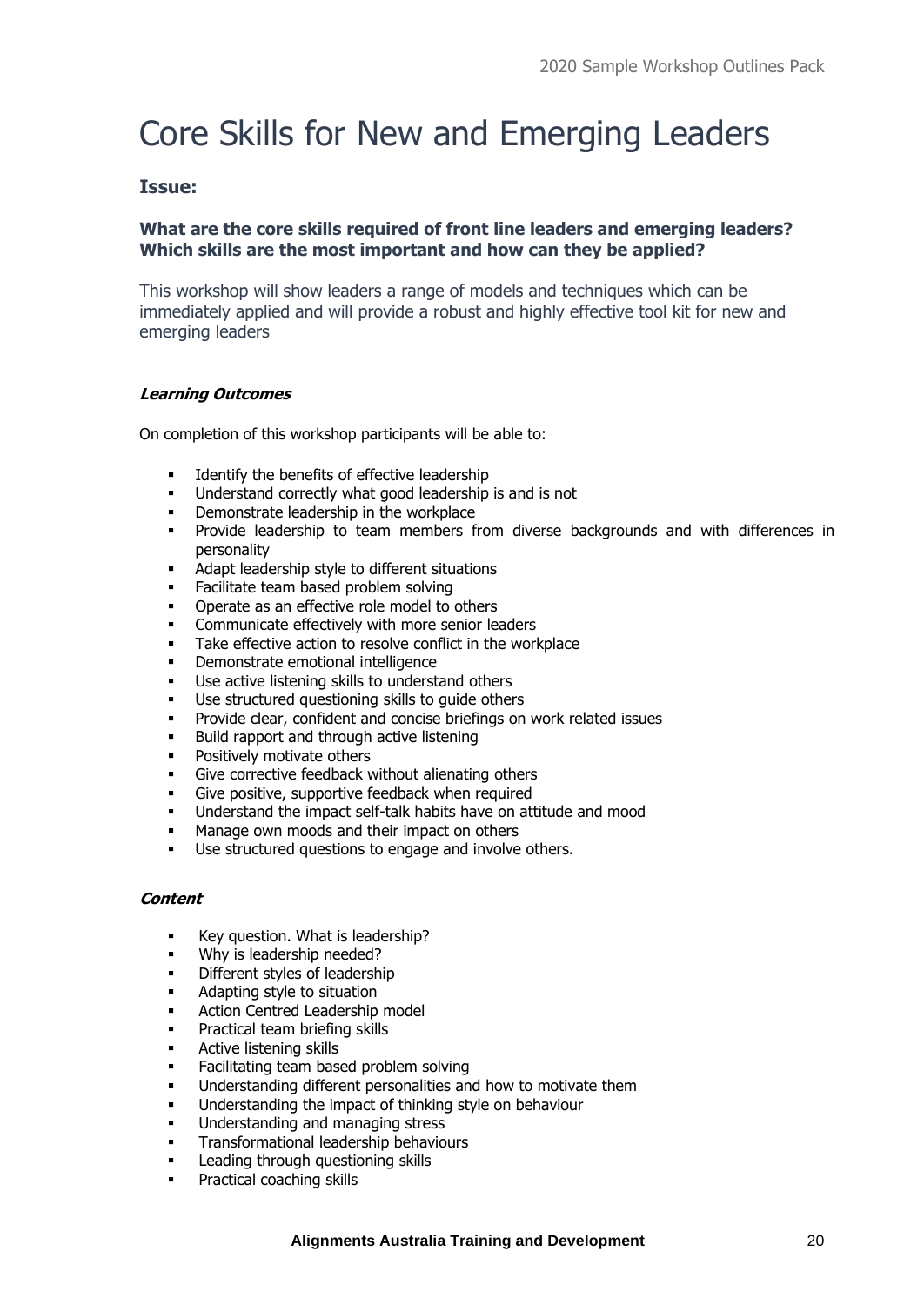- **•** Strengths based leadership strategies
- **•** Communicating effectively with more senior leaders
- Thinking strategically, keeping the bigger picture in mind.

**Audience -** This workshop is suitable for all new or potential leaders.

**Group size** 12-20 **Duration** 3 days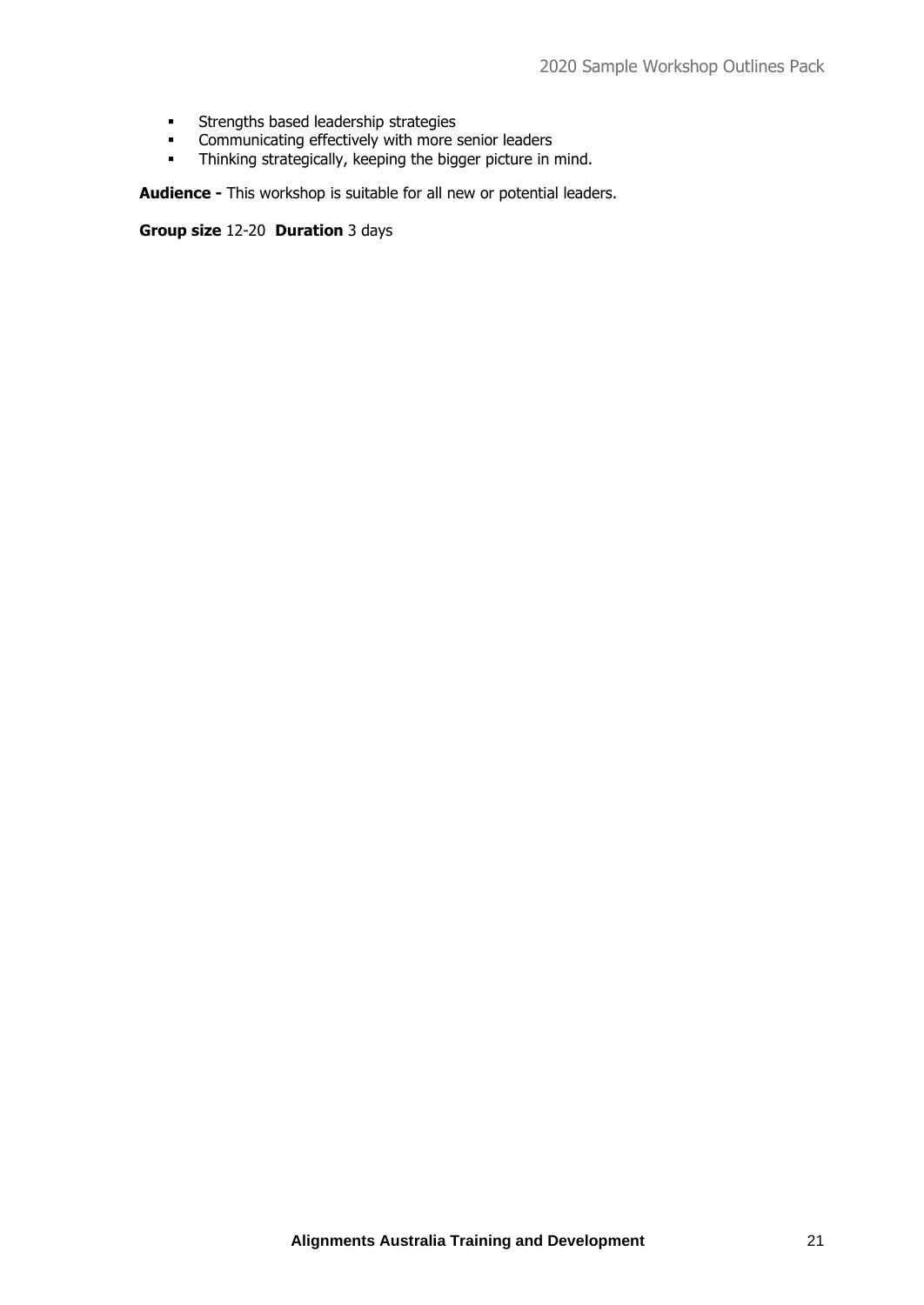## Effective Coaching Skills

#### **Issue:**

#### **How do we most effectively coach others to assist them to achieve significant change in performance or workplace behaviour?**

Coaching others on a one to one basis is one of the key skills for leaders at all levels. This workshop will provide the practical skills to enable participants to immediately begin coaching effectively.

#### **Learning Outcomes**

On completion of this workshop participants will be able to:

- **■** Understand what coaching is and what it is not
- Recognise the key component skills of coaching; listening, asking questions and summarising
- Plan and prepare for coaching discussions
- Hold constructive, useful and motivating coaching discussions
- Use an appropriate mix of question and feedback to agree on performance outcomes
- **•** Set clear and specific goals and performance expectations for both individuals and groups
- **•** Provide effective performance feedback both formally and informally.

#### **Content**

- What is coaching?
- When is it useful?
- The role of the coach
- Getting agreement on the purpose of coaching
- The importance of trust and confidentiality
- Benefits and rewards of coaching
- Component skills
- Using the GROW model of coaching
- Coaching high performers
- Coaching for performance improvement
- Coaching for behaviour change
- Maintaining a coaching process through time

#### **Typical Benefits**

- Improved output of staff
- 
- **•** Resolution of workplace conflict<br>• Greater iob satisfaction of staff and coach ▪ Greater job satisfaction of staff and coach
- Lower levels of stress for staff members
- Support for staff engagement and discretionary effort

**Audience -** This workshop is suitable for all leaders involved in coaching discussions with staff.

**Group size -** Maximum of 16-18 participants. **Duration** 1 day.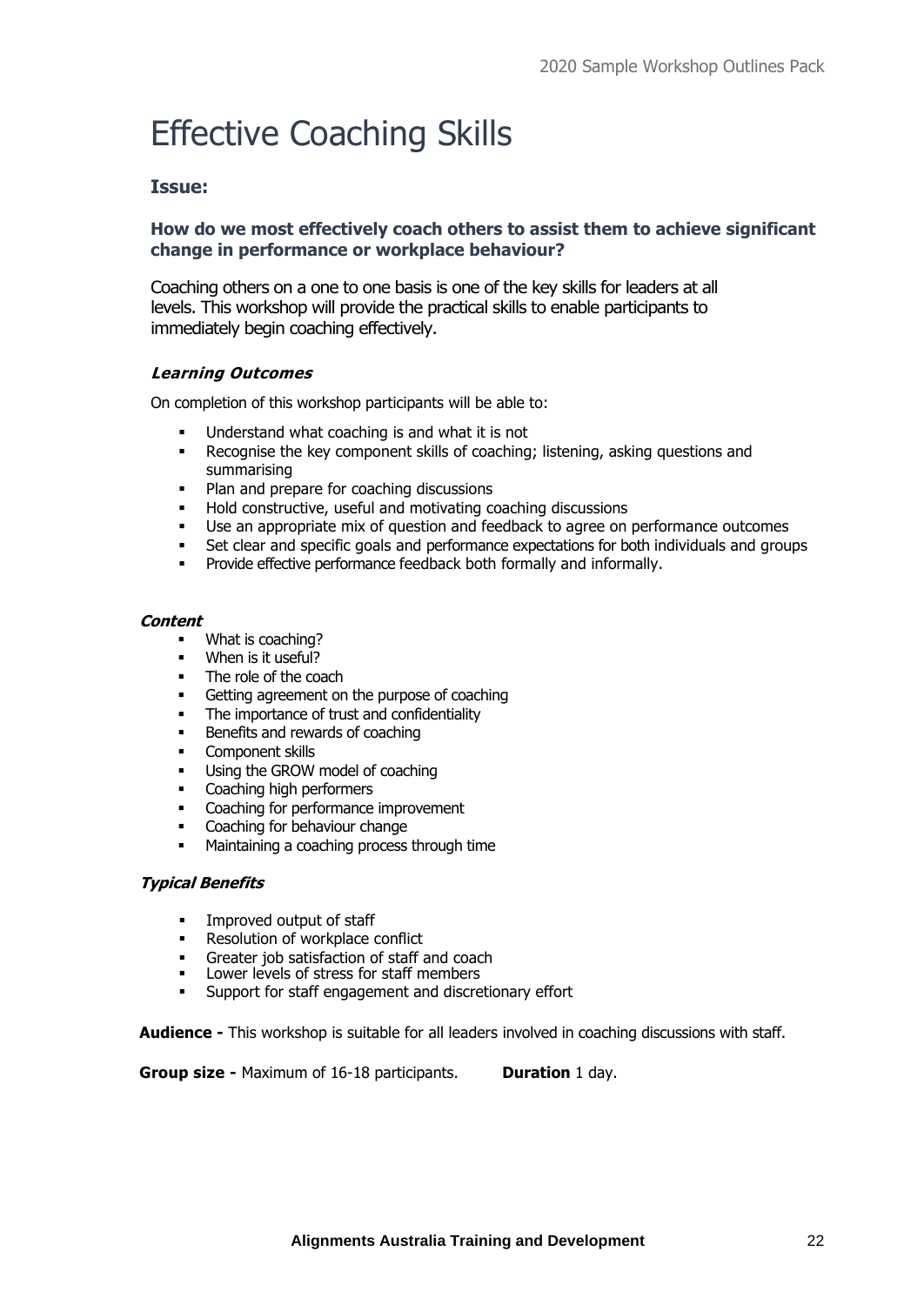## Teamwork Skills

Effective Teamwork. - High Performing Teamwork skills Duration 2 days

Team Based Planning and Problem Solving Duration 1 day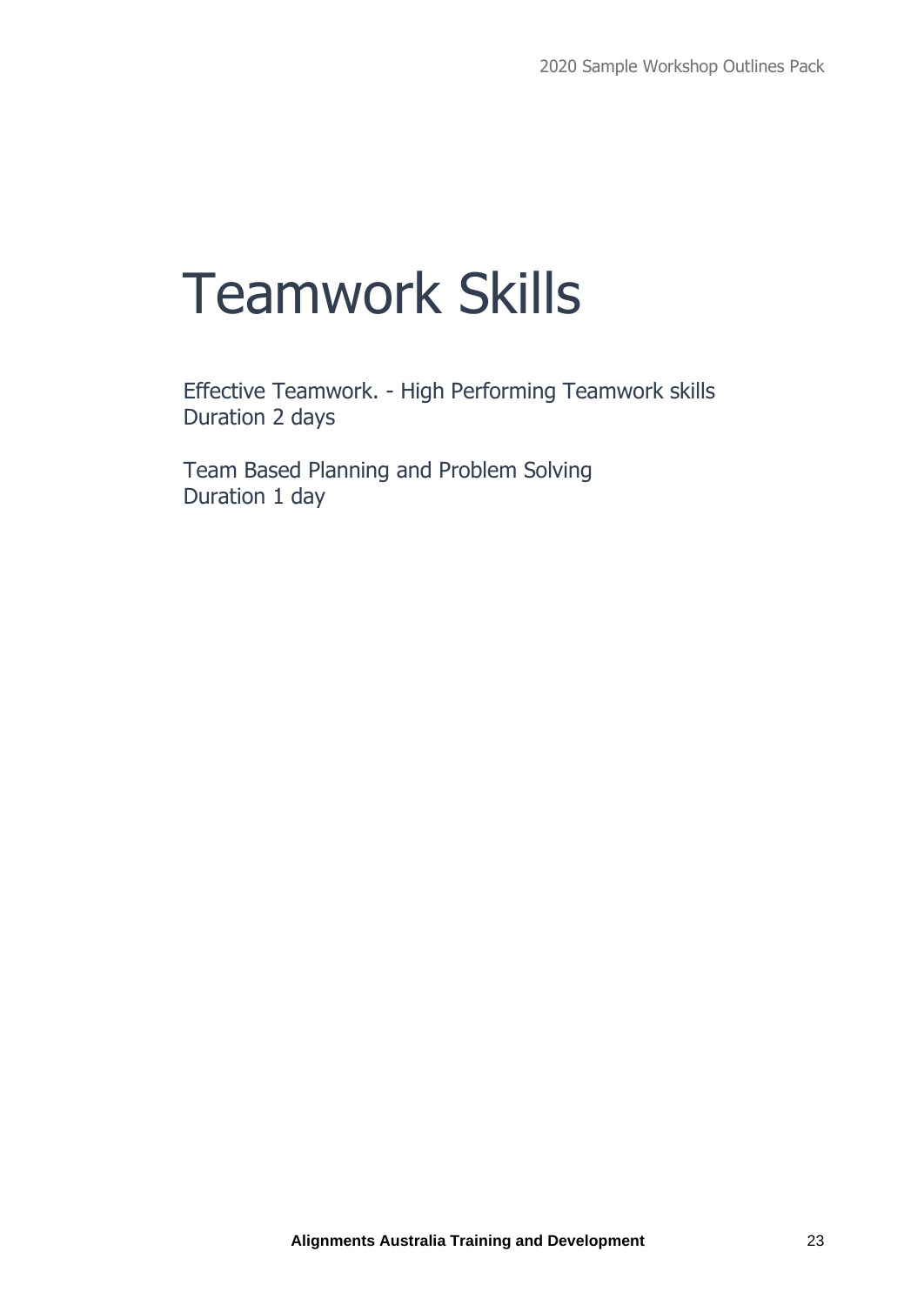### High Performing Teamwork Skills

#### **Issue:**

#### **What are the key teamwork skills that people need in order to make an effective contribution to the teams they work in?**

In this workshop, you will learn techniques that have already been successfully implemented by many of our clients in many different industries.

#### **Learning Outcomes**

On completion of this workshop participants will be able to use proven techniques to:

- **•** Identify the characteristics of effective teams<br>• Identify common trans which all teams can fa
- Identify common traps which all teams can fall into
- Understand the type of positive contribution people can make as individuals
- Manage their own contributions to the teams they work in
- Use collective problem solving methods effectively
- Use practical skills to clarify team expectations
- **Establish team/organisation values on a practical basis**

#### **Content**

- Characteristics of high and low performing teams
- Behaviours that promote high performance
- Behaviours that inhibit high performance
- Why teams tend to become isolated and what to do about this
- **•** Teams are made up of individuals, how to get the best from the different approaches different people bring
- The link between your thinking style, your emotional state and your performance
- Optimising your contribution to your team
- Resolving conflict in teams
- Team based problem solving
- **Establishing your teams' ground rules**

#### **Typical Benefits**

- Greater unity of purpose and mutual support in teams
- Improved team productivity
- Improved team morale and lower levels of interpersonal conflict within teams
- Greater ability of teams to respond positively to a range of workplace challenges including new goals, restructures
- A more enjoyable work environment.

**Audience -** This workshop is suitable for all staff and leaders.

#### **Group size** 6-20 **Duration** 2 days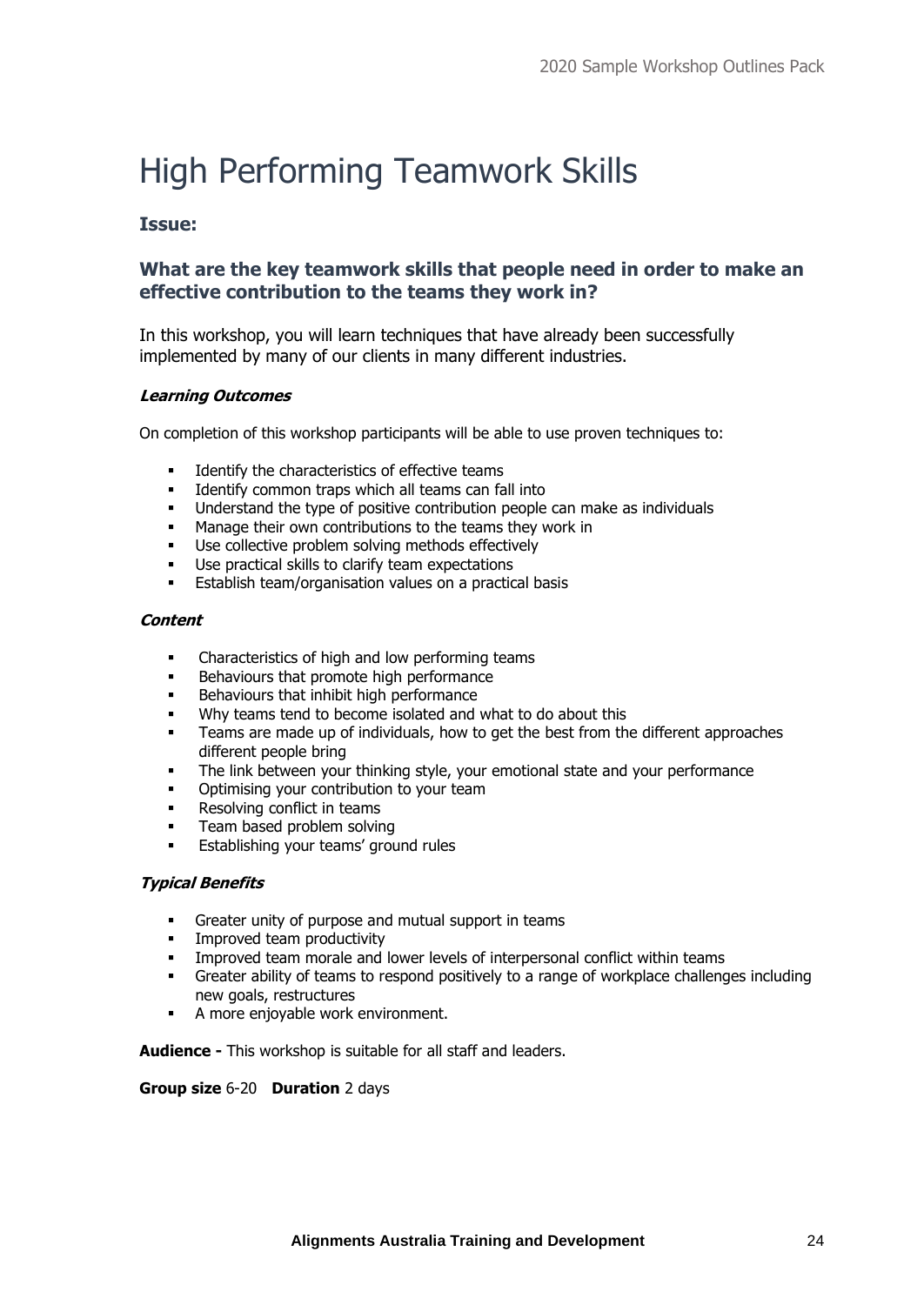### Team Based Planning and Problem Solving

#### **Issue:**

#### **How can teams work together effectively to solve problems, respond to new opportunities, and develop and implement action plans?**

In this workshop, you will learn techniques that have already been successfully implemented by many of our clients in many different industries.

#### **Learning Outcomes**

On completion of this workshop you will be able to use proven techniques to:

- Identify the root causes of problems
- **•** Develop and prioritise countermeasures<br>• Implement and monitor effectiveness of
- Implement and monitor effectiveness of solutions
- Identify improvement options
- Identify new opportunities
- Develop effective plans to exploit these
- Monitor and adjust activity to ensure effectiveness
- Use visual management tools to monitor progress

#### **Content**

- Common workplace problems
- How to combine mind mapping and the 80/20 rule to identify root causes and generate countermeasures
- Using activity plans to monitor solution effectiveness
- When problems are also opportunities
- Brainstorming techniques to generate options for action
- Prioritising activity plans
- Implementing for effective benefits

#### **Typical Benefits**

- **•** Improved team output as problems are resolved
- Better quality solutions as problems are addressed
- Effective implementation of solutions
- Greater individual and team engagement
- Increased team adaptability and self confidence

**Audience -** This workshop is suitable for staff and leaders at entry to mid-levels.

#### **Group size** 6-20 **Duration** 1 day.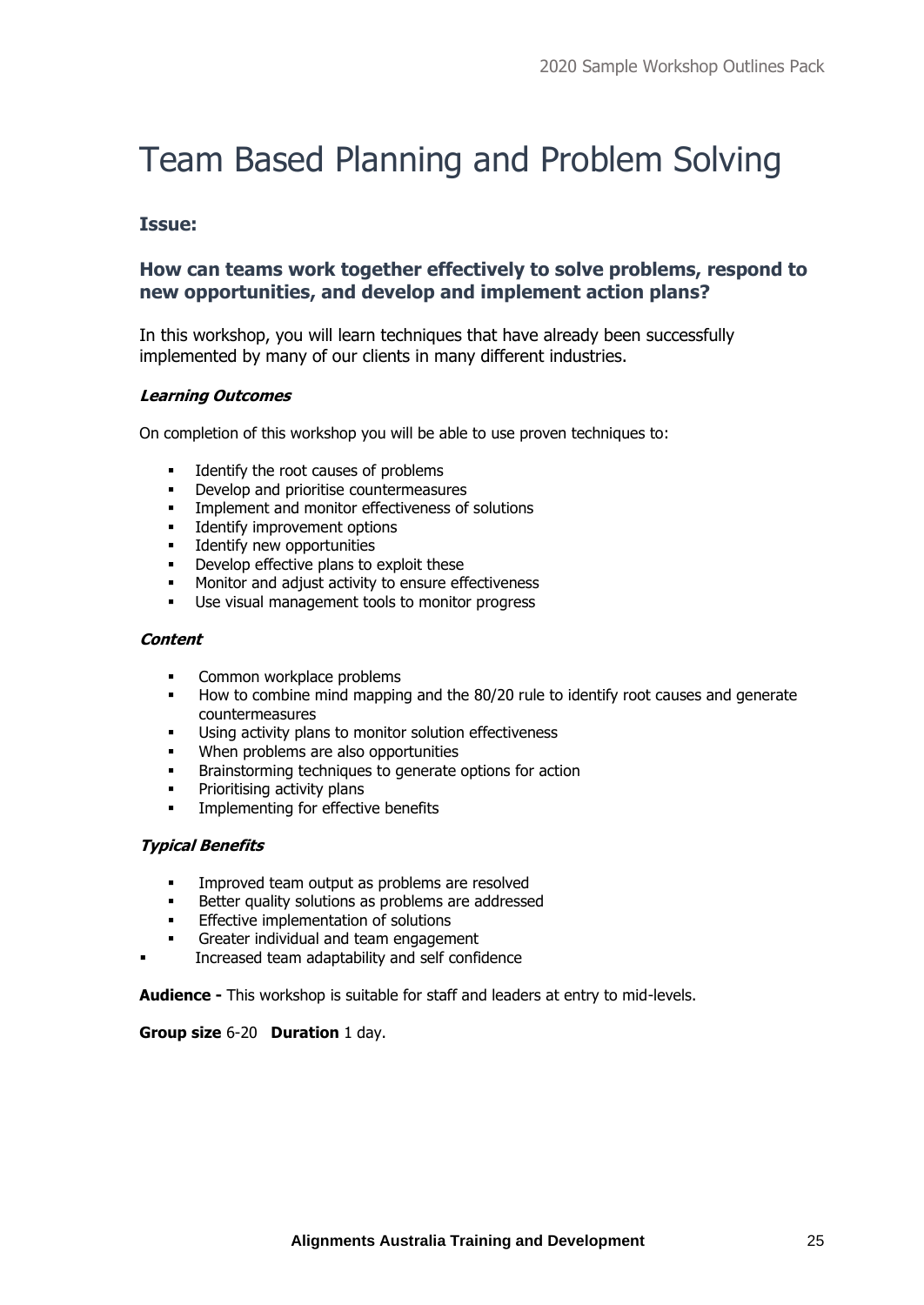# Planning and Organising

Accelerated Problem Solving Skills Duration 1 day

Project Management Essentials Duration 1 day

Time and Priority Management Duration 1 day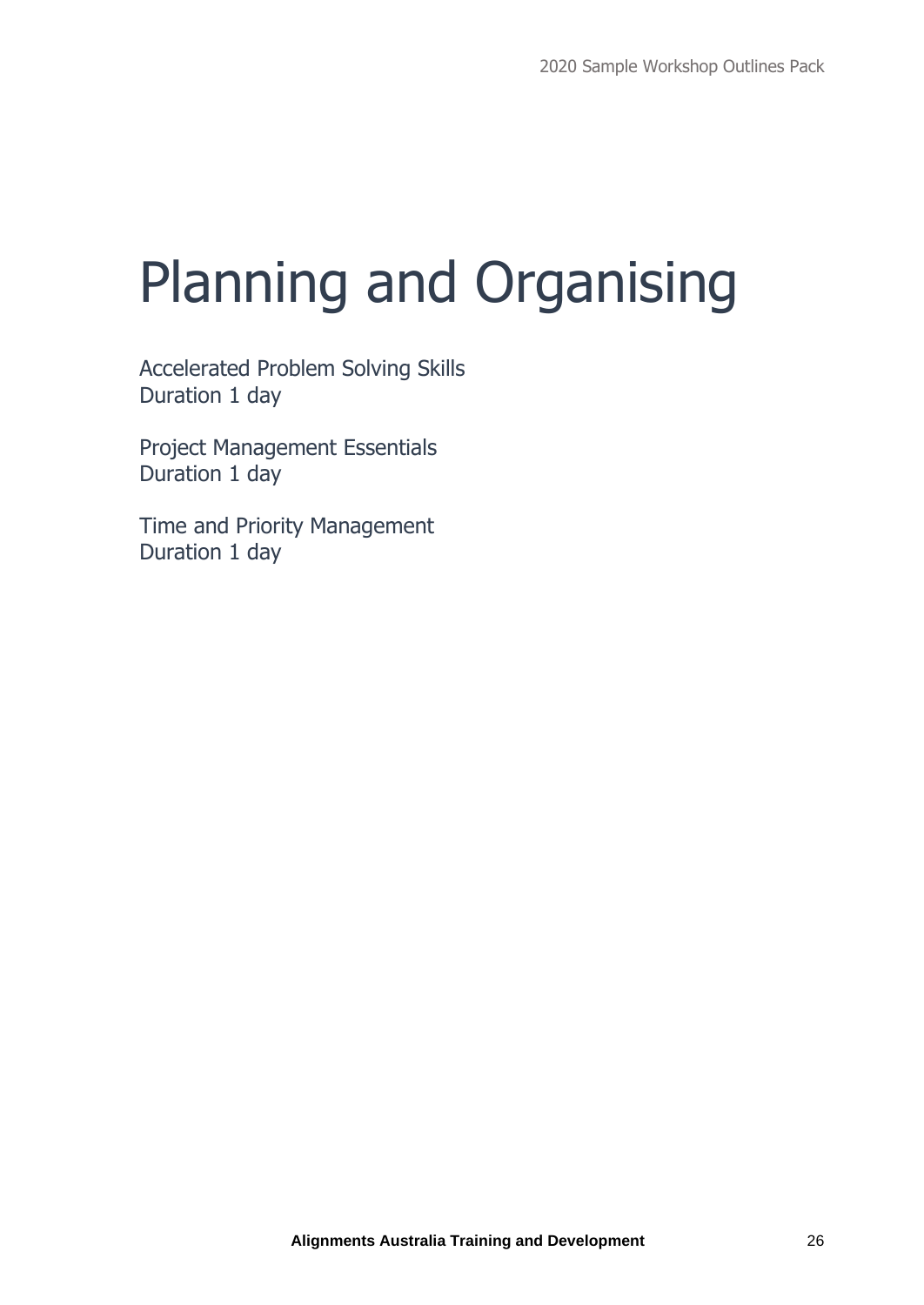### Accelerated Problem Solving Skills

#### **Issue:**

#### **How can we quickly and effectively identify strategies to deal with current problems and future opportunities?**

In this hands-on workshop participants will learn techniques that have already been successfully implemented by many of our clients in different industries. These techniques can be used to deal with problems faced by staff and mid-level managers at all levels. They lead to shortened planning timeframes, faster response rates, more effective implementations and better quality solutions.

This workshop shares most of its content with the Team Based Problem Solving workshop, but is orientated more to people who work essentially as individuals and only loosely in teams.

#### **Learning Outcomes**

On completion of this workshop participants will be able to:

- Identify the different approaches needed to deal with immediate and recurrent problems
- Identify, prioritise and schedule solutions and countermeasures
- Engage and involve others in effective problem solving to create ownership
- Present solutions rather than merely highlight problems

#### **Content**

- Presenting solutions, not just problems
- Problems and opportunities
- Traps to avoid when problem solving
- Psychological aspects of problem solving
- Dealing with these, (a) immediate problems, (b) recurrent problems and(c) potential problems
- Practical exercises in solving actual and potential problems
- Making it happen, moving from plans to actions
- Monitoring and assessing progress, simple tools that work
- How to present solutions to gain the support needed for implementation

#### **Typical Benefits**

- Improved output as problems are resolved
- **■** Better quality solutions
- Greater self-reliance when solving problems
- Effective implementation of solutions
- Greater individual and team initiative and self sufficiency
- Reduction in personal stress levels

**Audience -** This workshop is suitable for all staff and mid-level managers**. Group size** 4 – 18 **Duration** 1 day.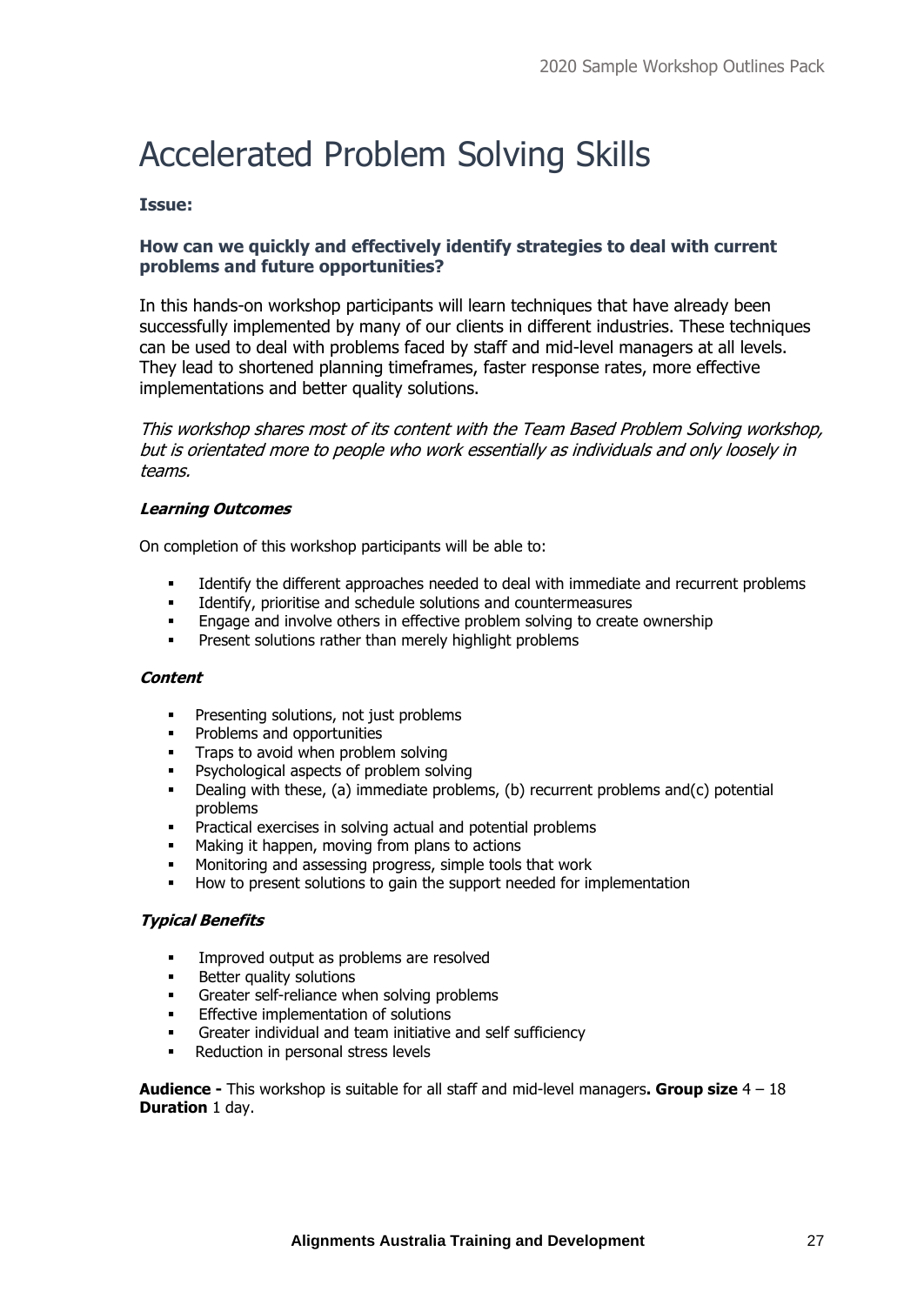### Project Management Essentials

#### **Issue:**

#### **How can we professionally manage projects when project management is not our full-time role and even when staff are not full time on projects?**

#### **Learning Outcomes**

On completion of this workshop participants will be able to:

- **•** Define projects in ways which will satisfy stakeholder expectations
- **Ensure a clear project goal**
- **•** Create an effective project plan
- Identify resource requirements and manage within an agreed project budget<br>■ I lse basic project management tools to ensure that the project meets its dead
- Use basic project management tools to ensure that the project meets its deadlines
- Control the project throughout its life cycle.

#### **Learning materials include a comprehensive set of project management templates available in both hard and soft copy**

#### **Content**

- What is a project
- The role of the project manager
- The role of the project owner
- Managing stakeholder expectations
- Why project management is more than just project planning
- Key variables, time, cost, quality
- Establishing clear success criteria and avoiding scope creep
- Creating a proper project description
- Creating a high-level project plan
- Creating cascading plans
- 'Stakeholder analysis
- Identifying problems before they happen. Creating a risk analysis template and conducting risk analysis
- Keeping track of budgets
- Creating a project change template
- Managing the project, monitoring progress, making changes and managing communications
- The final step, conducting a project review

#### **Typical Benefits**

- **•** Improved ability to successfully manage projects and meet deadlines
- Greater clarity in project proposals
- Improved stakeholder satisfaction
- Reduced stress levels in teams involved in projects.

**Audience -** This workshop is suitable for all staff new to project management are who are managing relatively simple projects which do not require specialised software.

#### **Group size** 4 – 18 **Duration** 1 day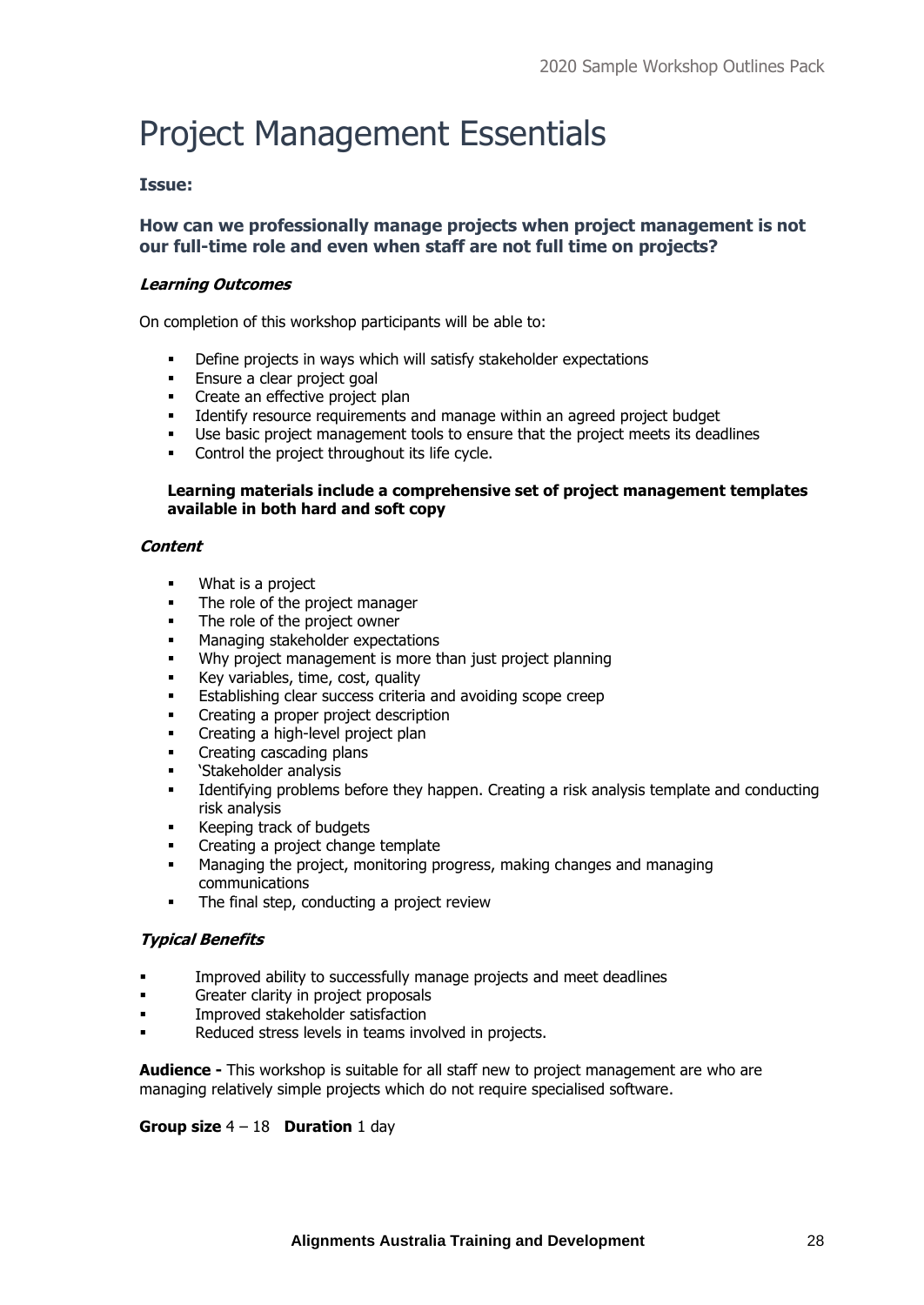### Time and Priority Management

#### **Issue:**

**How can we effectively manage our time when scheduled tasks are in constant interaction with urgent but ad-hoc tasks which can occur at any time of the day?**

#### **How can we deal with interruptions?**

#### **How can we avoid consistently working late to finish urgent tasks?**

#### **Learning Outcomes**

On completion of this workshop participants will be able to:

- Meet deadlines more easily
- Work on tasks on a priority basis
- Adapt to fluid and changing priorities
- **■** Identify when they have more work than they can actually do in a given period and take constructive steps to manage this
- Manage the interaction between ad -hoc and scheduled tasks
- Manage email effectively
- Work efficiently and with less stress

No particular diary system is promoted or required by this workshop.

#### **Content**

- Time is finite so apart from efficiency, the issue is one of sequencing
- Setting realistic deadlines and success criteria
- **•** Tips for avoiding time wasters
- Managing interruptions effectively
- Managing your emails
- Using 'time zones to divide your day
- Sensible use of your 'To Do' list
- How to avoid always working late
- Scheduling tasks in a daily weekly basis
- Dealing with urgent but unexpected tasks effectively
- Identifying and manging major causes of lost time in your work role.

#### **Typical Benefits**

- **•** Improved ability to successfully manage workload and meet deadlines without working late
- Improved stakeholder satisfaction
- Reduced stress levels
- Improved job satisfaction.

**Audience -** This workshop is suitable for all staff and managers.

#### **Group size** 4 – 18 **Duration** 1 day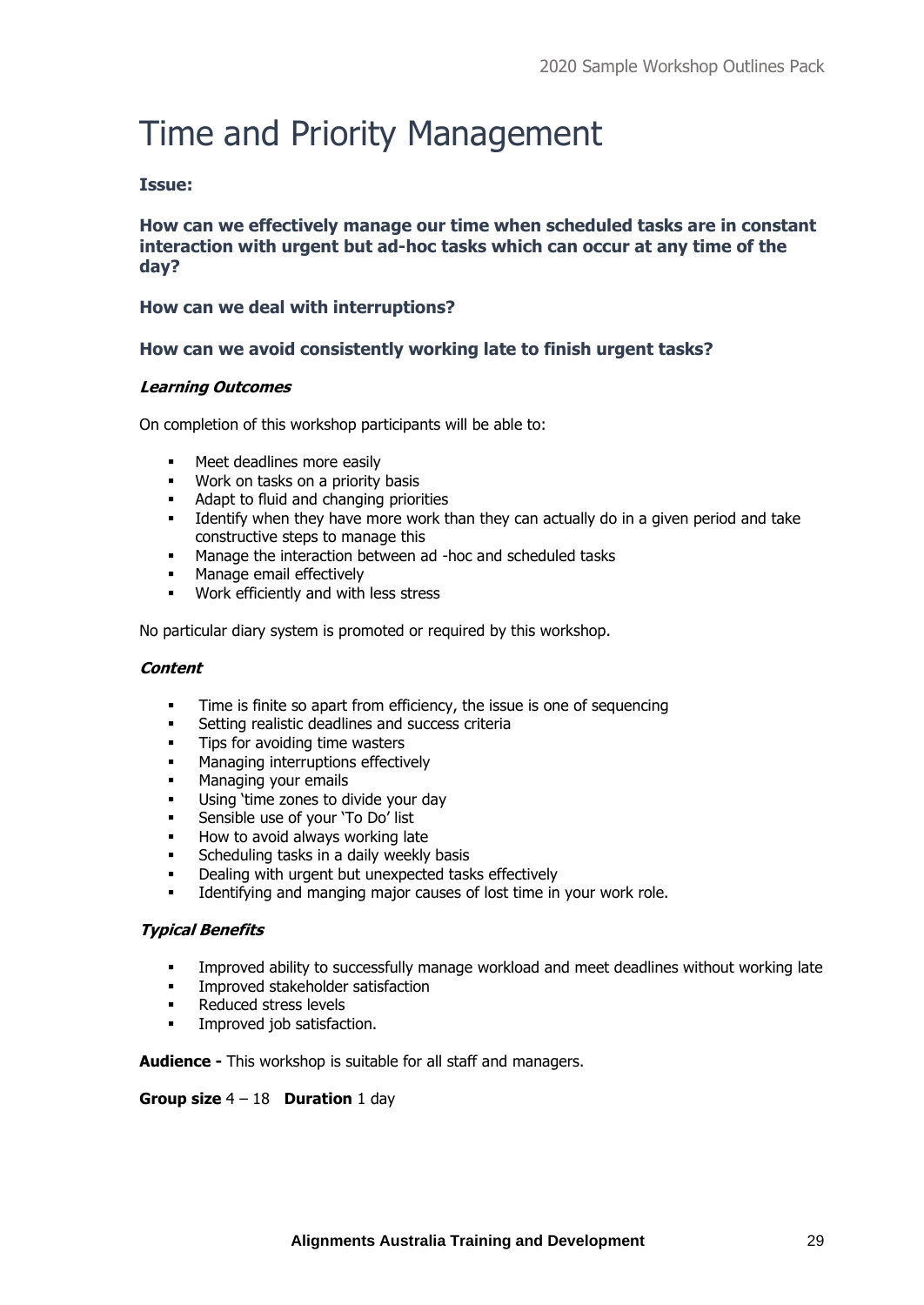# Self-Awareness And Self-Management

Adapting to Change – Self-Management Techniques that Work Duration 1 day

Understanding Your Behavioural Style Duration 1 day

Resilience and High Performance Attributes Duration 1/2 day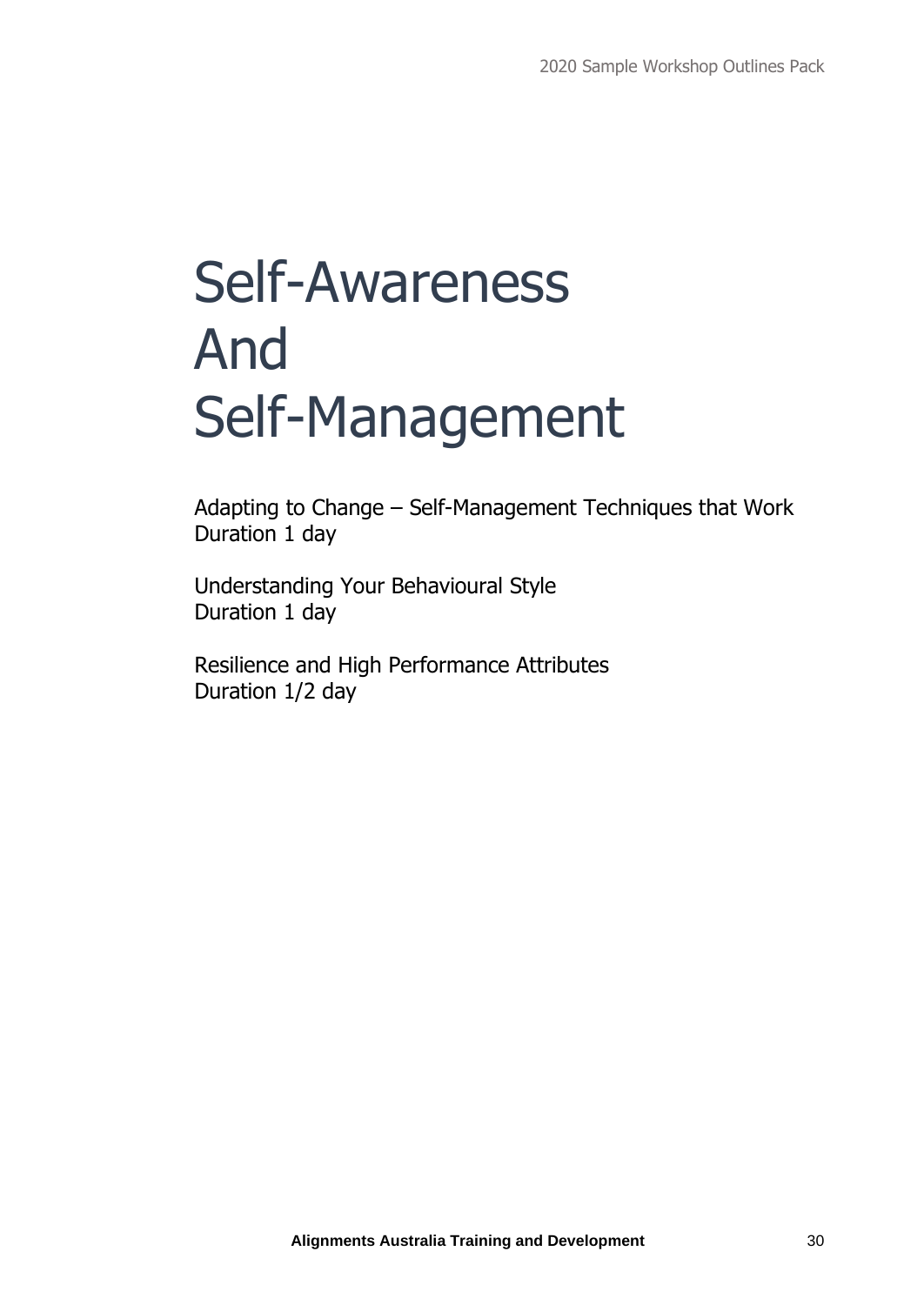### Adapting to Change Self-management Techniques that Work

#### **Issue:**

#### **Adapting to change is a natural part of life. stressful. While it can be invigorating and challenging, it can also be stressful.**

#### **This work provides practical techniques for adapting to change and managing the ways in which we respond to challenges of different types.**

#### **Learning Outcomes**

On completion of this workshop participants will be able to:

- Understand the ways in which change can affect people
- Identify the ways in which different people may react to stressful situations
- Use practical physical and mental techniques to stay calm in stressful situations
- Identify indicators that you are starting to "stress out" over issues such as workload and deadlines, and take practical steps to prevent this stress from building up
- Identify aspects of your own thinking patterns that make you more vulnerable to stress and start to change these
- Initiate practical lifestyle changes where they will make the most difference to the ways in which change driven stress affects you

#### **Content**

- How do we react to change?
- Why can it be stressful
- Common causes of stress
- Symptoms of stress
- **•** The link between thinking patterns and stress states
- **·** The instinctive basis of stress driven responses, how to identify these in yourself and others
- Practical physical and mental techniques to stay calm in stressful situations
- Quick stress reduction techniques
- **EXECT:** Strategies for taking a step back and developing a bigger picture perspective

#### **Typical Benefits**

Enhanced ability to:

- **■** Understand stress
- Work effectively with less stress
- Exert a calming influence on others

**Audience** This workshop is suitable for all managers and staff. **Group size** Maximum of 18 participants. **Duration** 1 day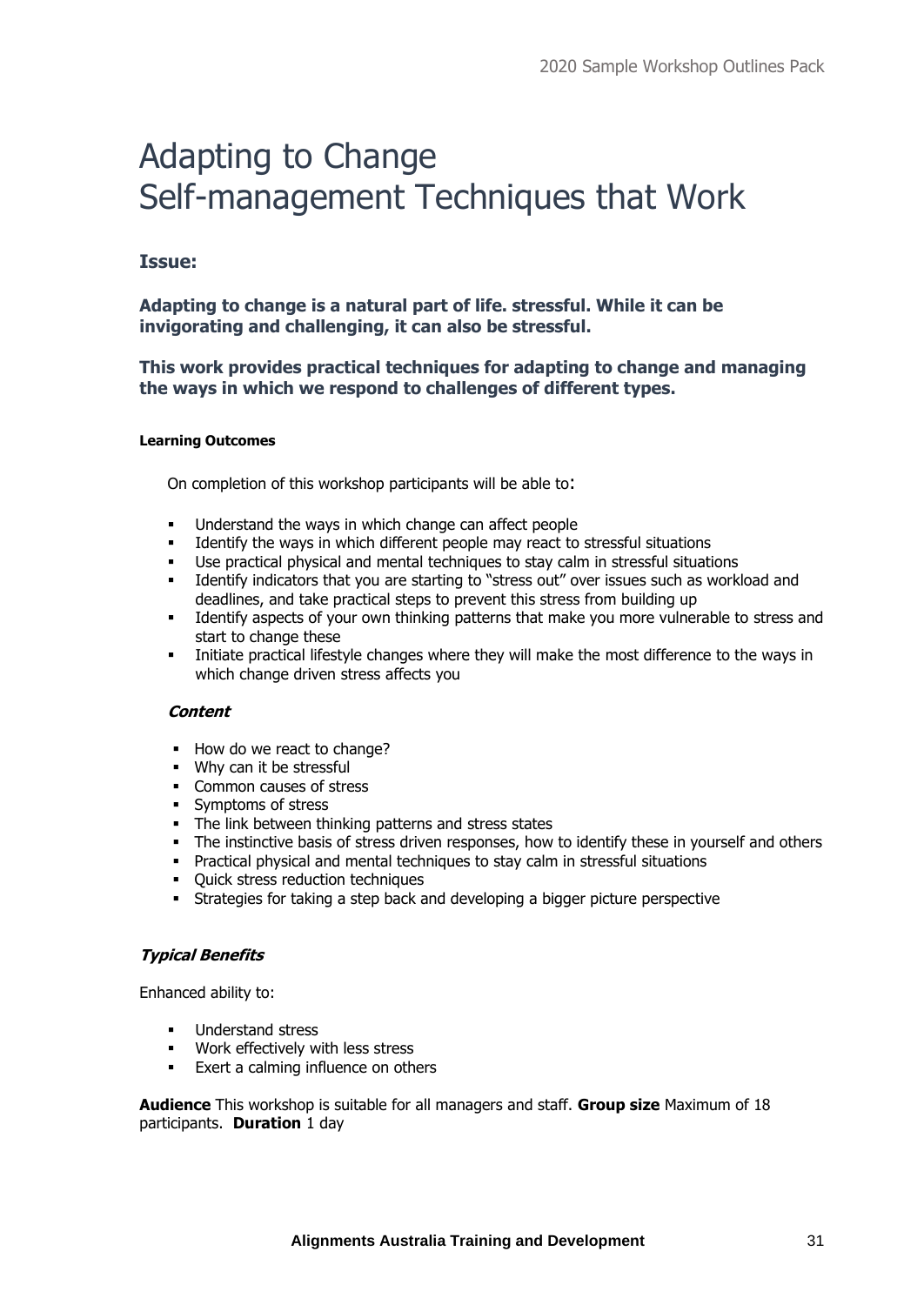### Understanding Your Behavioural Style

#### **Issue:**

#### **What is your behavioural style, what are your natural strengths and weaker areas? How can you operate most effectively and with greatest satisfaction and success? How can you use this information to create your personal and professional self-development strategy?**

As pre-work for this workshop each participant will complete an on-line DISC questionnaire and will receive a confidential Personal Behavioural Profile report. Much of the content in this workshop is shared with, **Working with People with Different Behavioural Styles,** however this workshop is focused more on selfawareness and maximising personal strengths and less on interacting with others.

#### **Learning Outcomes**

On completion of this workshop you will be able to use proven techniques to:

- Identify their own behavioural profile including existing strengths and limitations
- Improve self-awareness from in detail review of information from their Personal Behavioural Profile report
- Identify practical ways to gain maximum advantage from natural strengths and minimise impact of limitations.
- **•** Identify most effective ways to work with and communicate effectively with colleagues with different profiles.

#### **Content**

- What is self-awareness
- Why is it at best only partial and what are the implications of this
- **•** The neuro-science of self-awareness
- Understanding the DISC framework, Dominance, Influence, Steadiness and Compliance
- DISC and emotional intelligence
- Scientific validity of DISC questionnaires
- Self-awareness, understanding your own profile report
- DISC and emotional intelligence
- How to gain advantage from your strengths and manage lesser strengths or limitations
- Communicating and working effectively with individuals with different styles
- Your DISC based personal and professional development strategy

#### **Typical Benefits**

- ▪
- Greater self-awareness and self-management capability
- **■** Improved personal effectiveness
- Improved ability to manage work challenges
- Improved ability to work effectively and harmoniously with others

**Audience -** This workshop is suitable for staff and leaders at all-levels. **Group size** 6-20 **Duration** 1 day.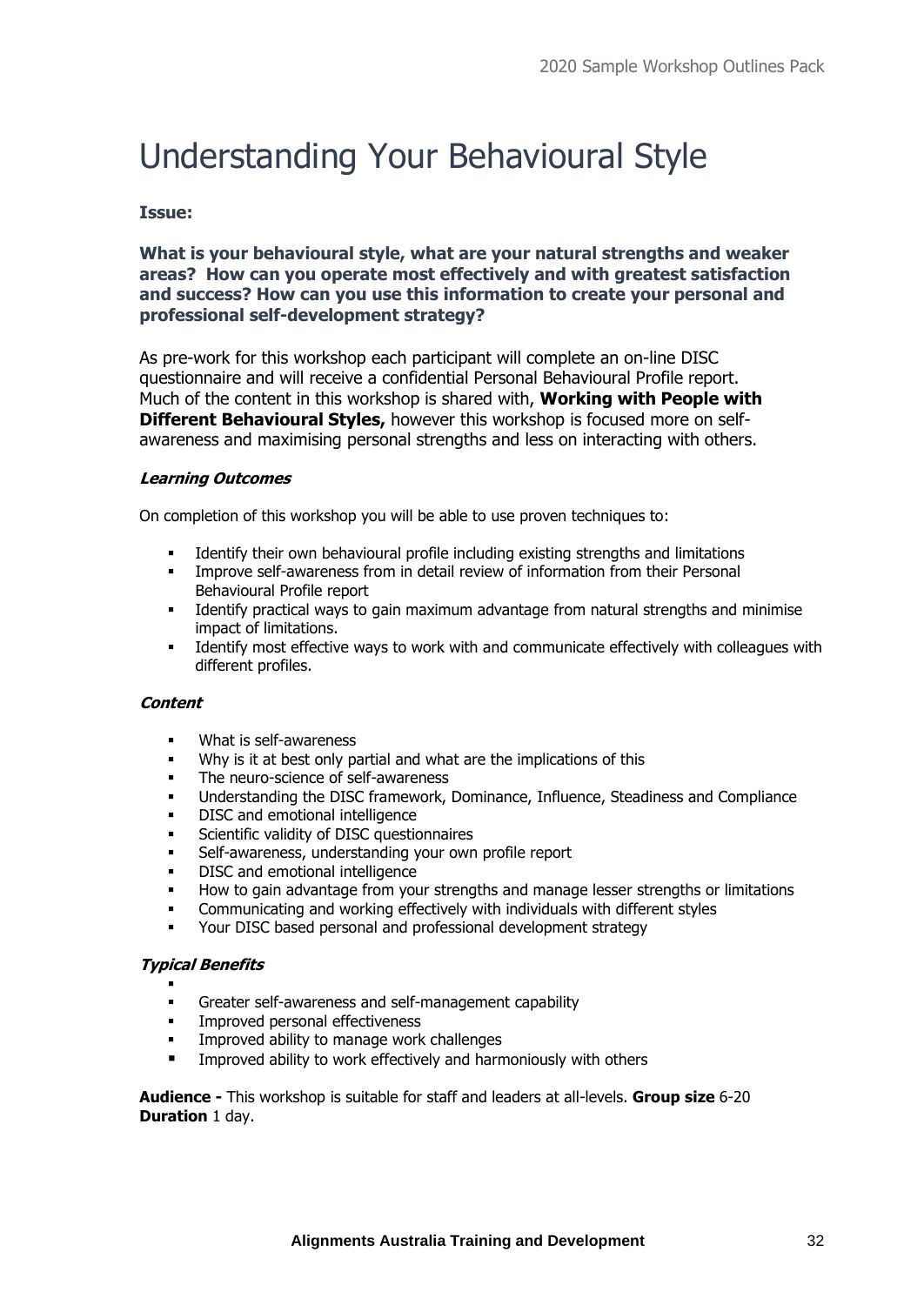### Resilience and High Performance Attributes

#### **Issue:**

#### **Resilience and other 'High Performance Attributes" have a strong impact on people's abilities to achieve outcomes and on their well-being.**

#### **How can resilience be developed in teams and individuals?**

This work will provide an update on recent research into resilience and high performance attributes and will assist participants to develop practical strategies to develop these in themselves and others.

#### **Learning Outcomes**

On completion of this workshop you will be able to:

- Identify the importance of personal resilience and the factors that contribute to it
- Understand the relationship between resilience and other high performance attributes.
- Identify the impact of different 'thinking styles' on personal resilience
- Identify factors that contribute to or diminish personal resilience
- Take effective action to develop and protect your own resilience factors
- Take effective action to support and encourage resilience in others

#### **Contents**

- What do we mean by resilience?
- What factors promote resilience and what undermines it?
- Resilience and other high performing attributes
- How to develop your own and others' resilience

#### **Typical Benefits**

Increased capacity to:

- Build habits that promote personal resilience
- Sustain a positive orientation in difficult situations
- Maintain positive and mutually rewarding relationships
- Be a positive influence on those around you
- Promote resilience through formal and informal leadership

**Audience** This workshop is practical and interactive and is suitable for all staff and leaders.

#### **Group size** 6-18 **Duration** ½ day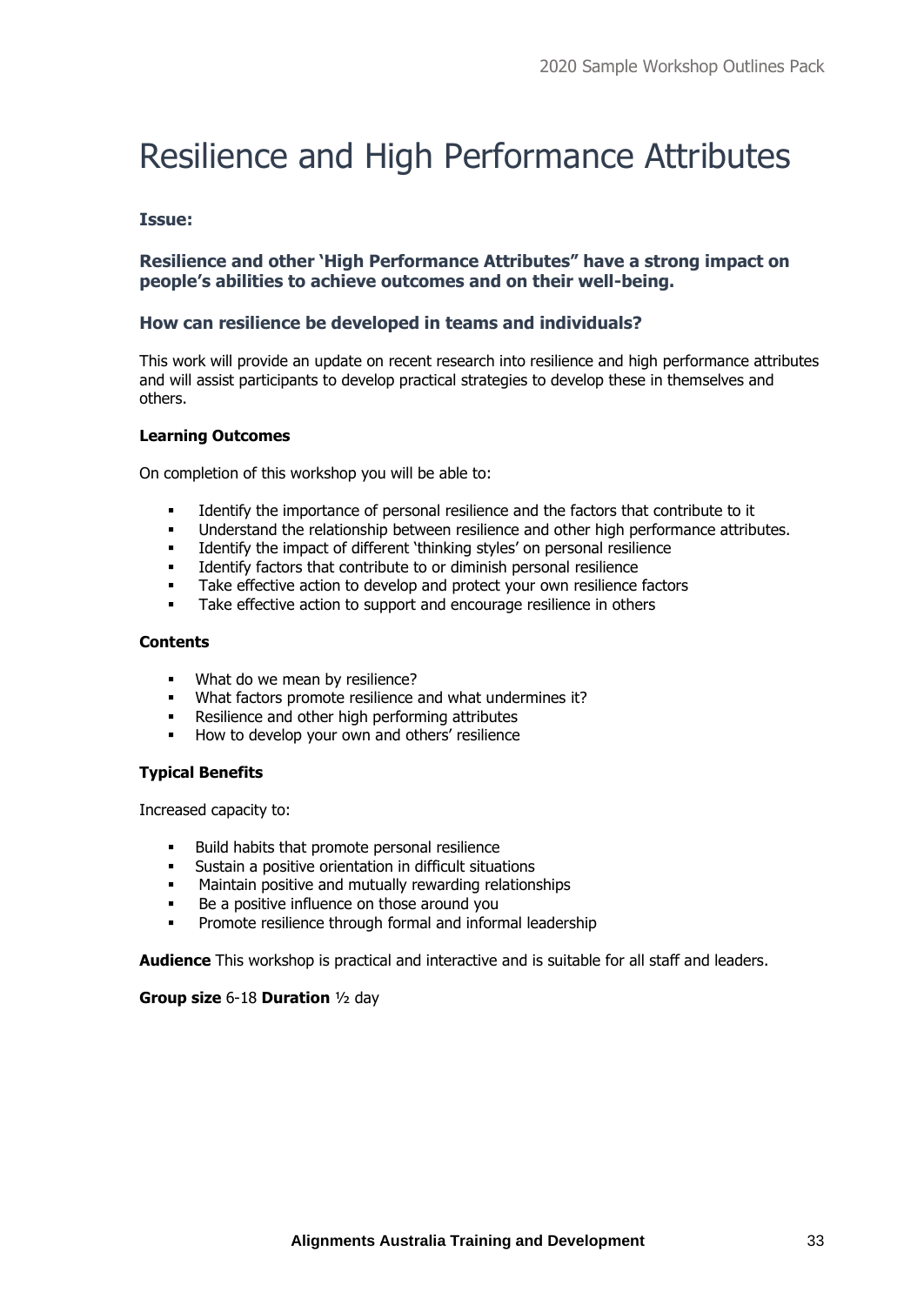## Customer Focus

Customer Psychology and Customer Focus Duration 1 day

Consultancy Skills – Essential Skills for Internal and External Consultants and Advisors Duration 2 days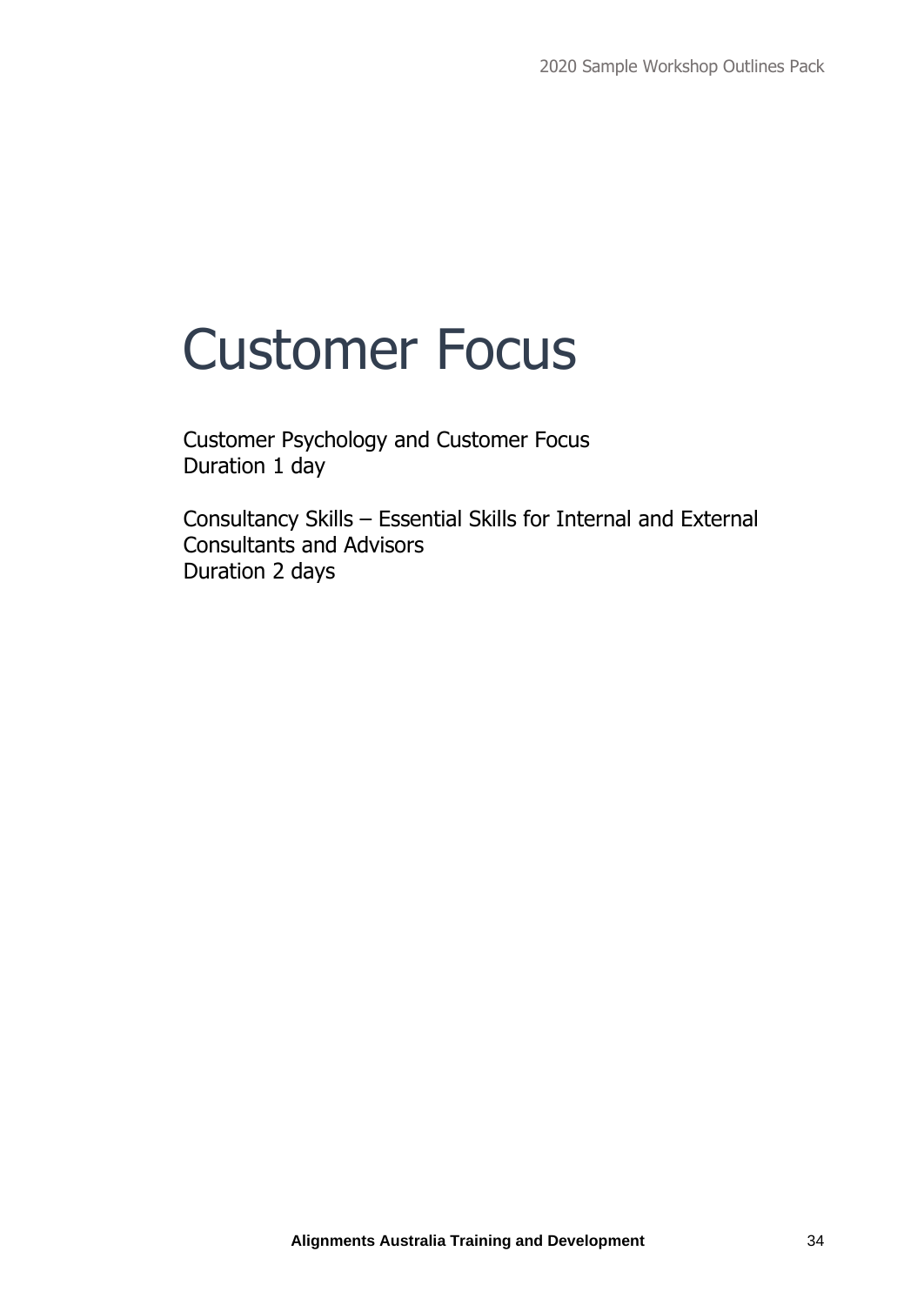## Customer Psychology and Customer Focus

#### **Issue:**

#### **What perspectives can help us to understand customer behaviour and how can we build and maintain high levels of customer satisfaction?**

In this workshop, you will learn techniques for improving customer interaction that have already been successfully implemented by our clients in different industries.

#### **Learning Outcomes**

On completion of this workshop participants will be able to:

- Understand what is meant by the phrase "customer focused working"
- Identify and understand customer anxiety
- Build rapport with customers
- **■** Identify and distinguish between customers' needs and wants
- Manage the key 'moments of truth' in customer relationships
- Gain cooperation from customers
- Manage disputes and disagreements in customer service settings
- Deal with frustrated customers effectively
- Develop customers into advocates

#### **Content**

- Understanding your customers; who are they and what do they really want?
- **•** Internal and external customers
- What is customer anxiety and how can it be manged?
- Identifying your customers "Moments of Truth"
- The importance of consistency
- How to maximise customer satisfaction
- Dealing with aggressive or uncommunicative customers
- Building mutually supportive customer relationships
- Turning satisfied customers into advocates

#### **Typical Benefits**

- Improved capacity to build professional relationships with customers
- Greater levels of customer satisfaction
- Improved recognition of your contribution by the customer

#### **Audience**

This workshop is suitable for all managers and staff providing a service to internal or external customers.

#### **Group size -**Maximum of 20 participants **Duration** 1 day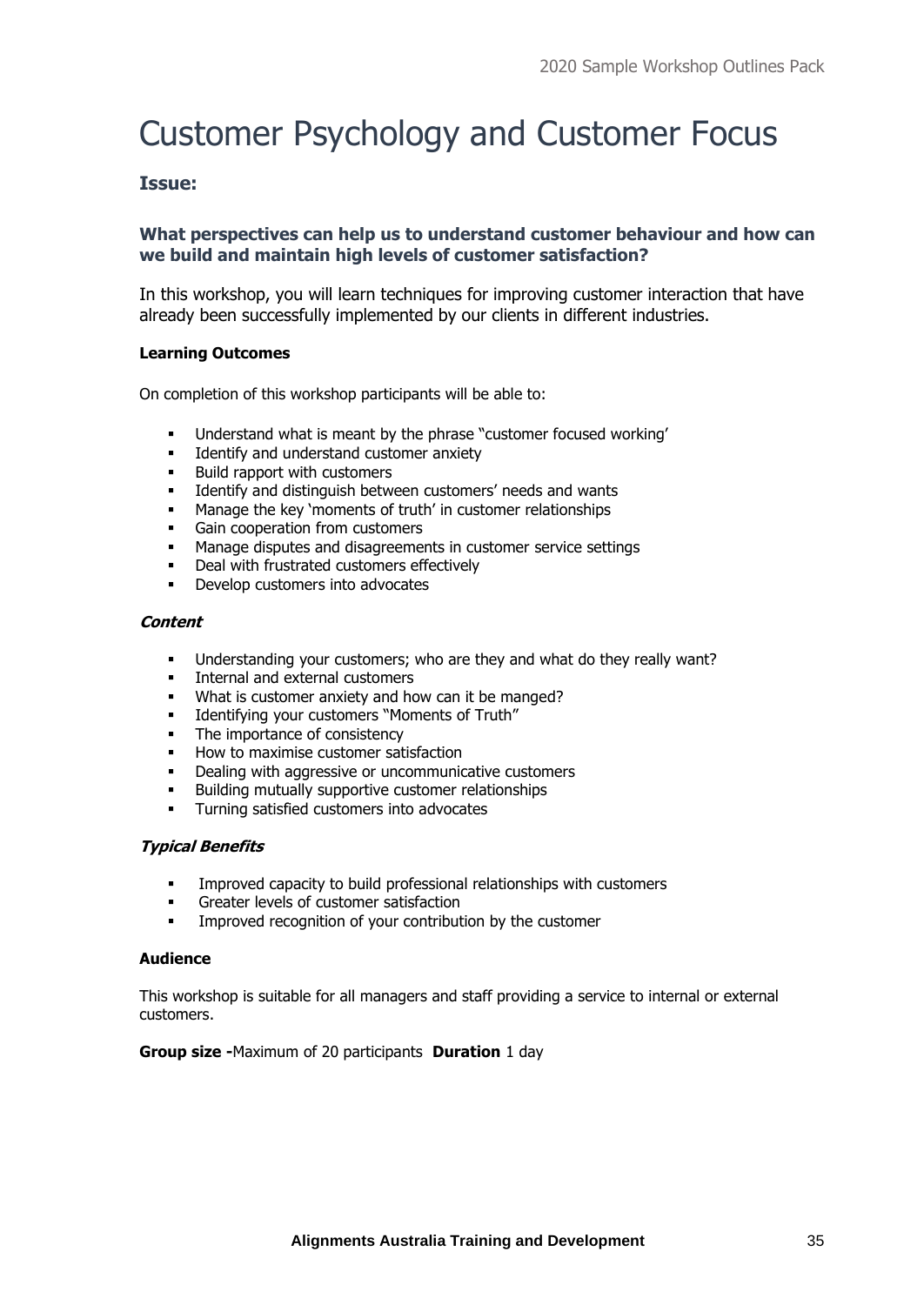### Consultancy Skills – Essential Skills for internal and external Consultants and Advisors

#### **Issue:**

#### **What are the different types of roles internal and external consultants can play and what are the skills required to manage different types of assignments effectively?**

This workshop will provide practical hands-on training to assist internal consultants manage a range of different types of assignments and to build and maintain professional credibility with key stakeholders.

#### **Learning Outcomes**

On completion of this workshop participants will be able to:

- Identify the role of the consultant in different types of work
- **Ensure they understand stakeholders' needs**
- Establish professional credibility with stakeholders<br>■ Manage professional relationships to maximize sta
- Manage professional relationships to maximize stakeholder satisfaction
- Create and manage schedules and timelines in order to meet deadlines
- Anticipate and manage challenges

#### **Content**

- The different roles consultants can have
- Identifying your role in the organisation
- How to build and maintain professional credibility
- Key communication strategies
- Key influencing strategies
- Managing face to face meetings
- Presenting ideas in meetings and group forums
- Facilitating group brainstorming sessions
- Setting up activity plans to implement successfully
- Reviewing and completing assignments

#### **Typical Benefits**

- Consultants and advisors actively used as sources of expertise
- Greater value to consultants' and advisors' stakeholders and customers
- Enhanced professional standing of consultants and advisors

**Audience -** This workshop is suitable for all internal consultants, advisors and business partners.

#### **Group size** 6-20 **Duration** 2 days.